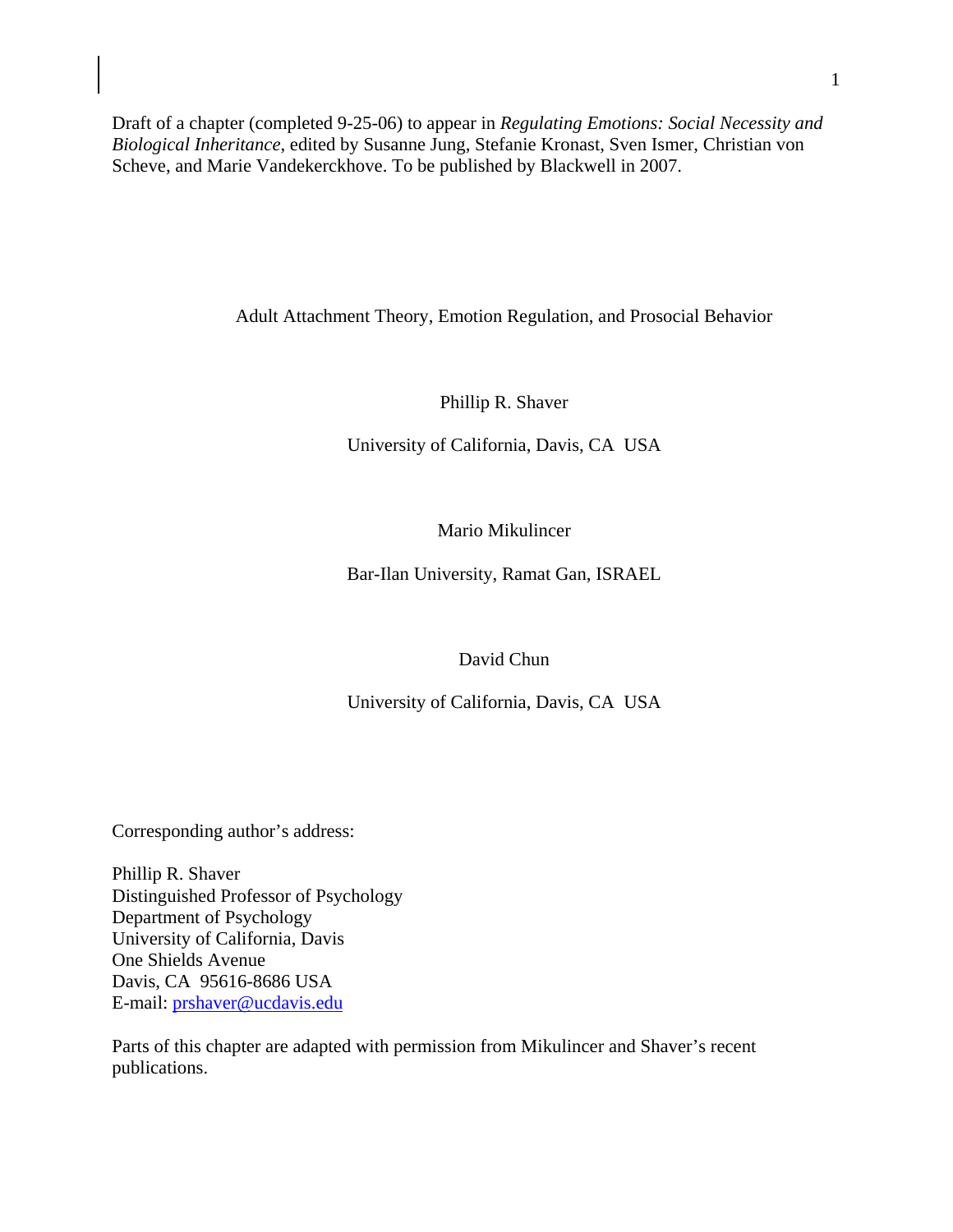Attachment theory (Ainsworth & Bowlby, 1991; Bowlby, 1982) is a theory of the developmental origins of individual differences in emotion regulation within the context of close relationships. Early studies based on the theory (e.g., Ainsworth, Blehar, Waters, & Wall, 1978) were concerned with human infants' "attachment to" or "emotional bonding with" their mothers, because individual differences in relational orientations and affect-regulation strategies were thought to begin in infancy. In recent years, however, much of the emphasis has shifted to emotional attachments in adolescents and adults, including attachment to romantic or marital partners, and to individual differences in emotion regulation associated with different patterns of attachment or "attachment styles" (Mikulincer & Shaver, 2003, in press). In the present chapter, we outline attachment theory, review psychological and neuropsychological research on attachment-related individual differences in emotion regulation, and show how security-related regulation processes foster mental health and prosocial mental states and behaviors.

Various typologies and dimensional conceptions of individual differences in "attachment style" have been proposed. One of the conceptual schemes used most often by researchers in personality and social psychology is a model proposed originally by Bartholomew (1990) and developed further by Fraley and Shaver (2000) and Mikulincer and Shaver (2003). According to this model, attachment styles can be viewed as regions in a two-dimensional space defined by anxious attachment and avoidant attachment, with low scores in these dimensions representing a dispositional sense of attachment security or a secure attachment style. In recent years, experimental research – both behavioral and brain-oriented (e.g., using functional magnetic resonance imaging, or fMRI) – has revealed some of the dynamics of emotion regulation related to these dimensions of attachment style. Along with insights and findings about emotion regulation generally, research on adult attachment indicates that attachment security and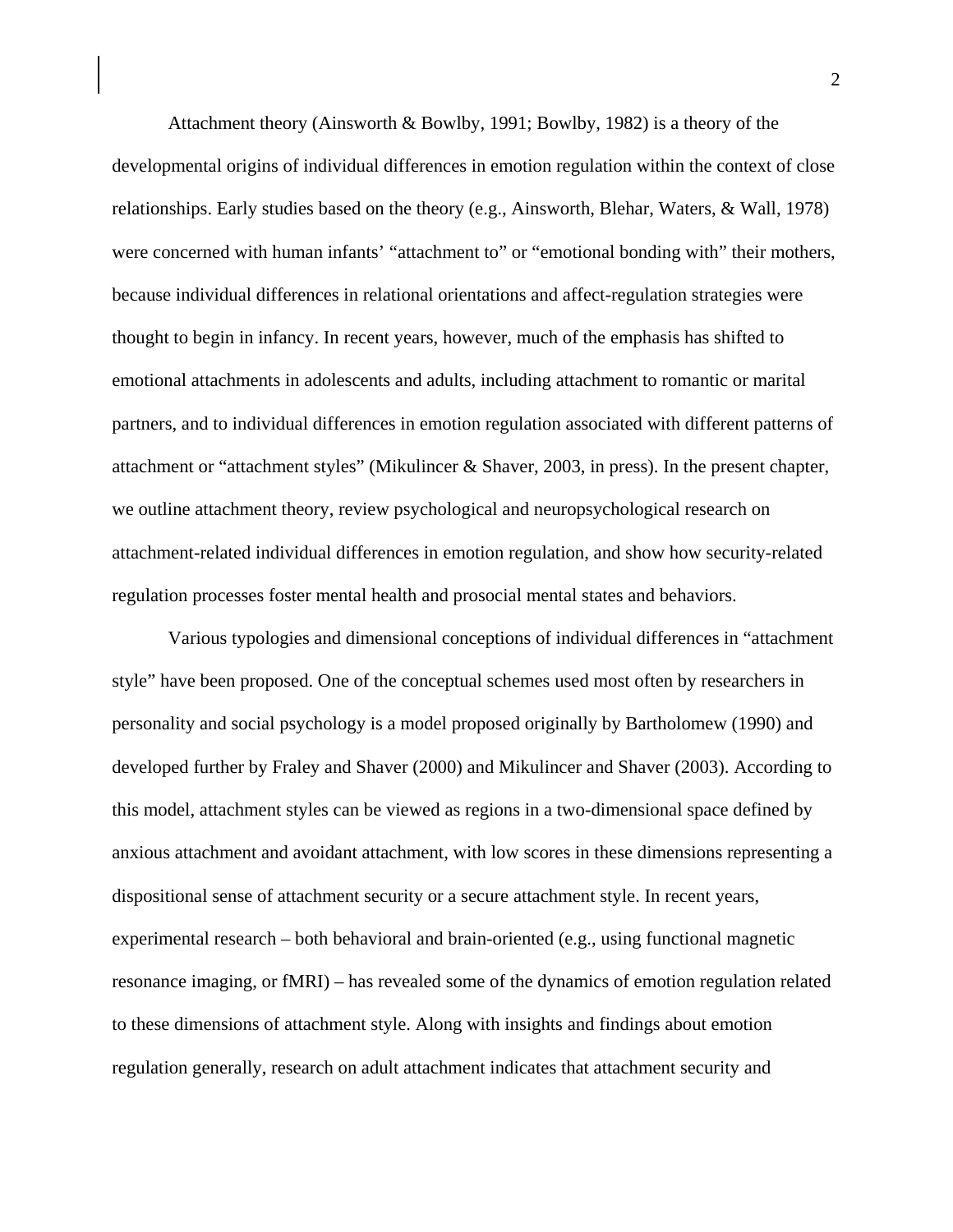associated emotion-regulation processes foster effective coping with stress, development of prosocial values, and socially desirable interpersonal and group behavior.

# *Attachment Theory and the Construct of Attachment Style*

According to Bowlby (1973, 1980, 1982), human beings and many nonhuman primates are born with an innate psychobiological system (the *attachment behavioral system*) that motivates them to seek proximity to significant others (*attachment figures*) in times of need as a way of protecting themselves from threats and alleviating distress. Bowlby (1973) also described important individual differences in attachment-system functioning that result from social experiences with attachment figures beginning in childhood. Interactions with attachment figures who are available and responsive in times of need promote a sense of attachment security – "felt security" (Sroufe & Waters, 1977) – based on expectations that attachment figures will be available and helpful when needed. These expectations are organized into relatively stable *working models*: mental representations of self and others in the context of close relationships.

When attachment figures are not reliably available and supportive, however, a sense of security is not attained, negative working models of self and/or others are formed, and strategies of affect regulation other than normal proximity seeking are engaged. These *secondary attachment strategies* can be conceptualized in terms of two roughly orthogonal dimensions, avoidance and anxiety. A person's position on the first dimension, *avoidance*, reflects the extent to which he or she distrusts relationship partners' goodwill and strives to maintain behavioral independence and emotional distance from partners. The second dimension, attachment-related *anxiety*, reflects the degree to which a person worries that a partner will not be available in times of need. People who score low on these two dimensions are said to be secure or securely attached.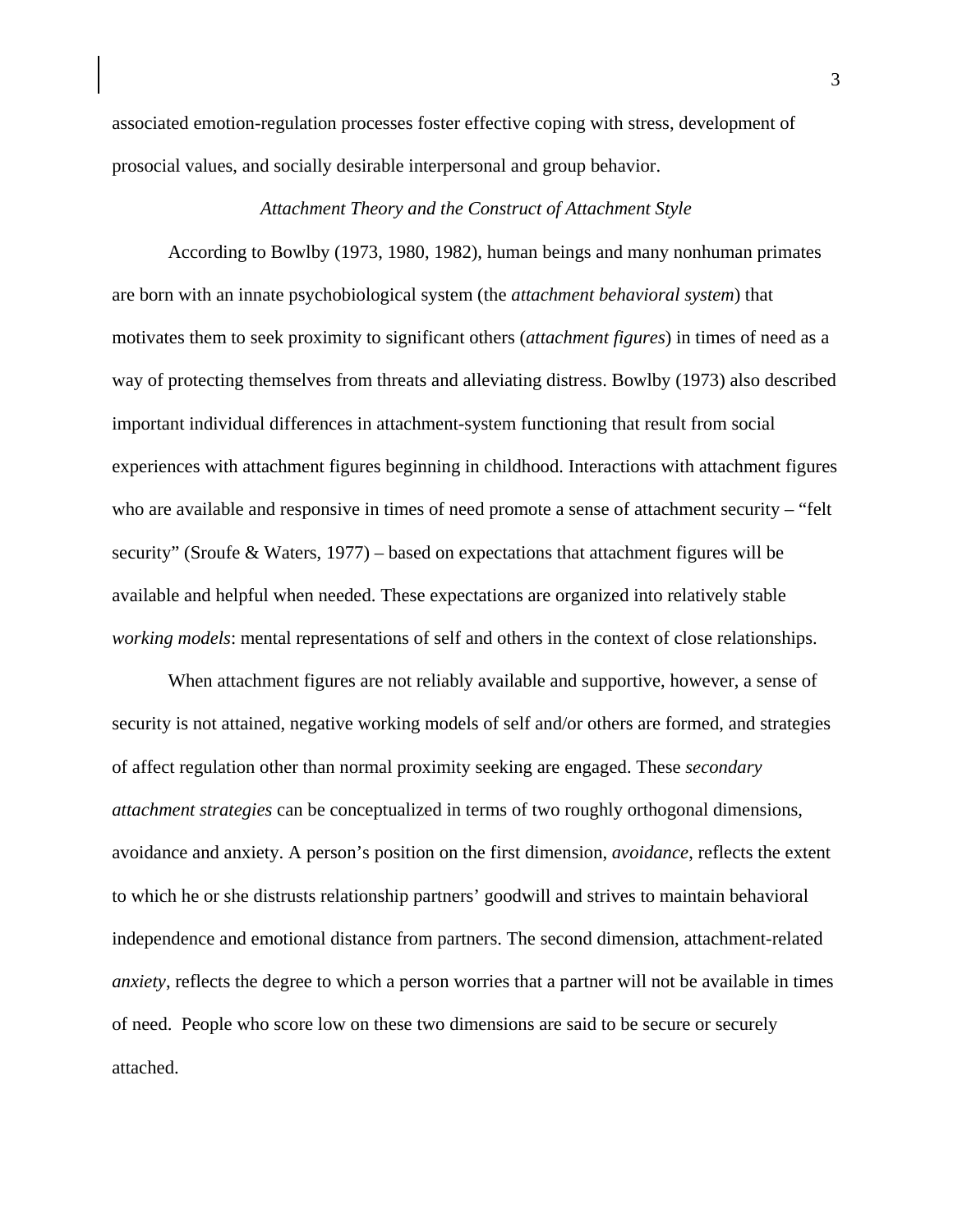Attachment styles begin to be formed in interactions with primary caregivers during early childhood, as a large body of research has shown (Cassidy & Shaver, 1999), but Bowlby (1988) claimed that memorable interactions with other people throughout life can alter a person's working models and move him or her from one region of the two-dimensional space to another. Moreover, although attachment style is often conceptualized as a single global orientation toward close relationships, and can definitely be measured as such (e.g., Brennan, Clark, & Shaver, 1998), a person's attachment orientation is rooted in a complex cognitive and affective network that includes many different episodic, context-related, and relationship-specific, as well as fairly general attachment representations (Mikulincer & Shaver, 2003). In fact, research shows that attachment style can change, subtly or dramatically, depending on natural or experimentally induced contexts and recent experiences (e.g., Baldwin, Keelan, Fehr, Enns, & Koh Rangarajoo, 1996; Mikulincer & Shaver, 2001).

# *Attachment-System Functioning and Emotion Regulation in Adolescence and Adulthood*

When an adolescent or adult finds him- or herself in a threatening or stressful situation, perceiving that attachment figures are unavailable or unresponsive compounds the distress (as also occurs in infancy; Bowlby, 1982). This state of insecurity forces a decision about the viability of further (more active, more intense) proximity seeking as a protective strategy. The appraisal of proximity as feasible or essential – because of attachment history, temperamental factors, or contextual cues – results in energetic, insistent attempts to attain proximity, support, and love. These attempts are called *hyperactivating strategies* (Cassidy & Kobak, 1988) because they involve up-regulation of the attachment system, including constant vigilance and intense concern until an attachment figure is perceived to be adequately available and supportive.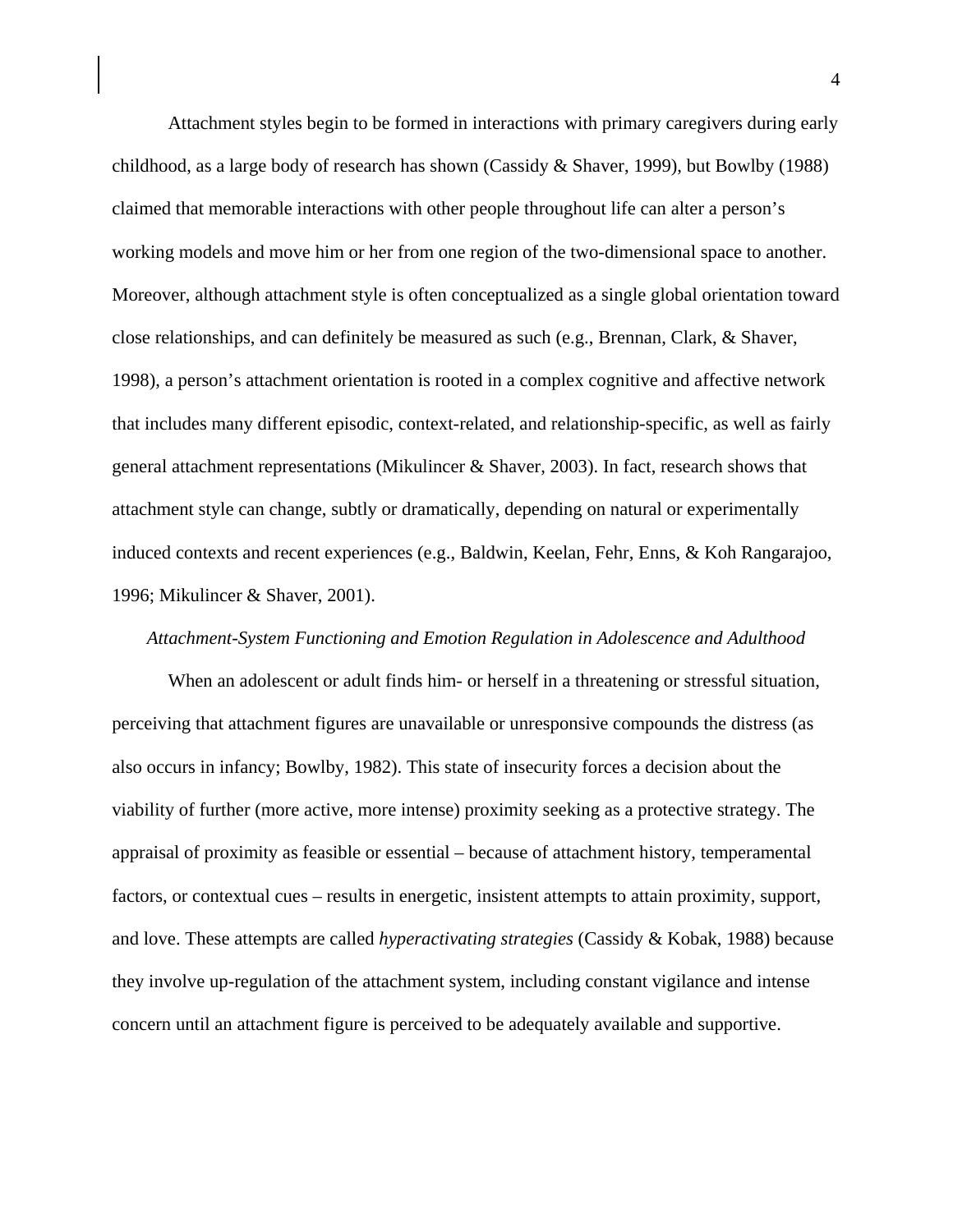Hyperactivating strategies include strident attempts to elicit a partner's involvement, care, and support through crying, begging, clinging, and controlling behaviors (Davis, Shaver, & Vernon, 2003) and overdependence on relationship partners as a source of protection (Shaver & Hazan, 1993). Hyperactivating strategies cause a person to remain perpetually vigilant about threat-related cues and cues of attachment figures' unavailability, the two kinds of cues that activate the attachment system (Bowlby, 1973). Hence, once they become the focus of a person's attention, they more or less guarantee that the attachment system will remain continuously active. These aspects of attachment-system hyperactivation account for many of the empirically documented correlates of attachment anxiety (Mikulincer & Shaver, 2003, in press).

Hyperactivation also intensifies negative emotional responses to threats. Anxiously attached individuals often perceive negative emotions as congruent with their attachment goals and therefore sustain or exaggerate them. Such people are guided by an unfulfilled wish to get attachment figures to pay attention and provide more reliable protection, which causes them to intensify their bids for love and care. As a result, hyperactivating strategies can intensify emotions associated with crying out for attention and care, such as jealousy and anger, or implicitly emphasize a person's vulnerability, helplessness, and neediness, such as sadness, anxiety, fear, and shame. This kind of emotional expression runs counter to typical conceptualization of emotion regulation in terms of *down*-regulation of distress. In the case of anxiously attached persons, however, "regulation" can also include distress intensification.

How is anxious hyperactivation sustained? One way is to exaggerate appraisals, perceptually heightening the threatening aspects of even fairly minor threats, hold onto pessimistic beliefs about one's inability to manage distress, and attribute threat-related events to uncontrollable causes and global personal inadequacies. Another regulatory technique is to shift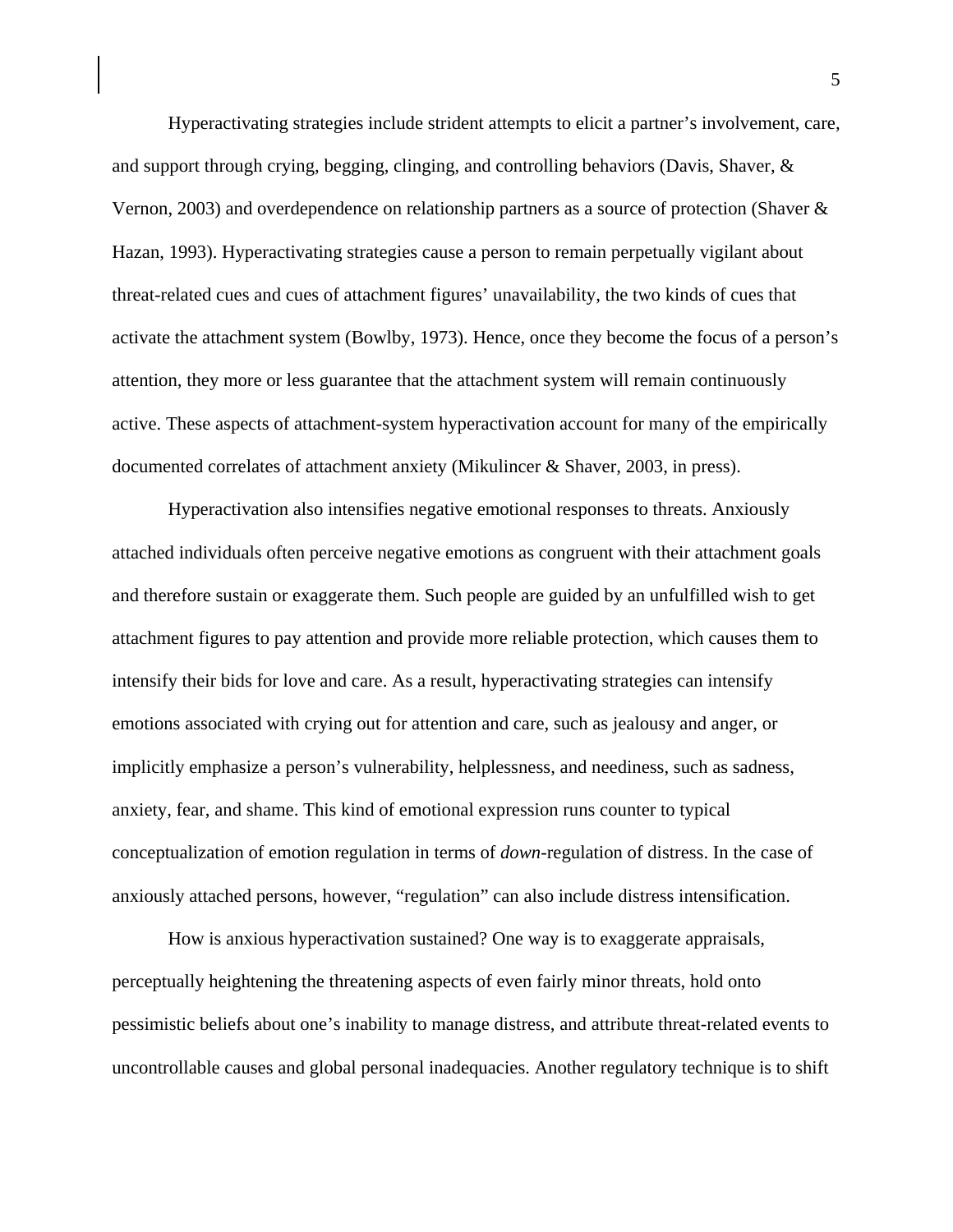attention to internal indicators of distress (engaging in what Lazarus and Folkman, 1984, called "emotion-focused coping"). This involves hypervigilant attention to the physiological changes associated with emotion, heightened recall of threat-related feelings, and rumination on actual and potential threats. Another strategy is to intensify negative emotions by making self-defeating decisions and taking ineffective courses of actions that are likely to end in failure. All of these strategies create a self-amplifying cycle of distress, which is maintained by ruminative thoughts even after a threat subsides. As a result, anxious individuals have ready access to undesirable emotions, their cognitive system is often burdened by distress, and their stream of consciousness is clogged with threat-related ideation.

Appraising proximity seeking as unlikely to alleviate distress results in deliberate deactivation of the attachment system, inhibition of the quest for support, and commitment to handling distress alone, especially distress arising from the failure of attachment figures to be available and responsive. These strategies of affect regulation are called *deactivating* (Cassidy & Kobak, 1988) because their goal is to keep the attachment system down-regulated, to avoid the frustration and pain of attachment-figure unavailability. Deactivating strategies include avoidance of intimacy and dependence in close relationships and maximization of emotional distance from others, and suppression of attachment-related thoughts, feelings, concerns, and wishes. These strategies account for the empirically documented correlates of attachment avoidance (Mikulincer & Shaver, 2003, in press).

Avoidant defenses include inhibition of emotional states that are incongruent with the goal of keeping one's attachment system deactivated. These inhibitory efforts are directed mainly at fear, anxiety, anger, sadness, shame, guilt, and distress, because such emotions are triggered by threats and can cause unwanted activation of the attachment system. In addition,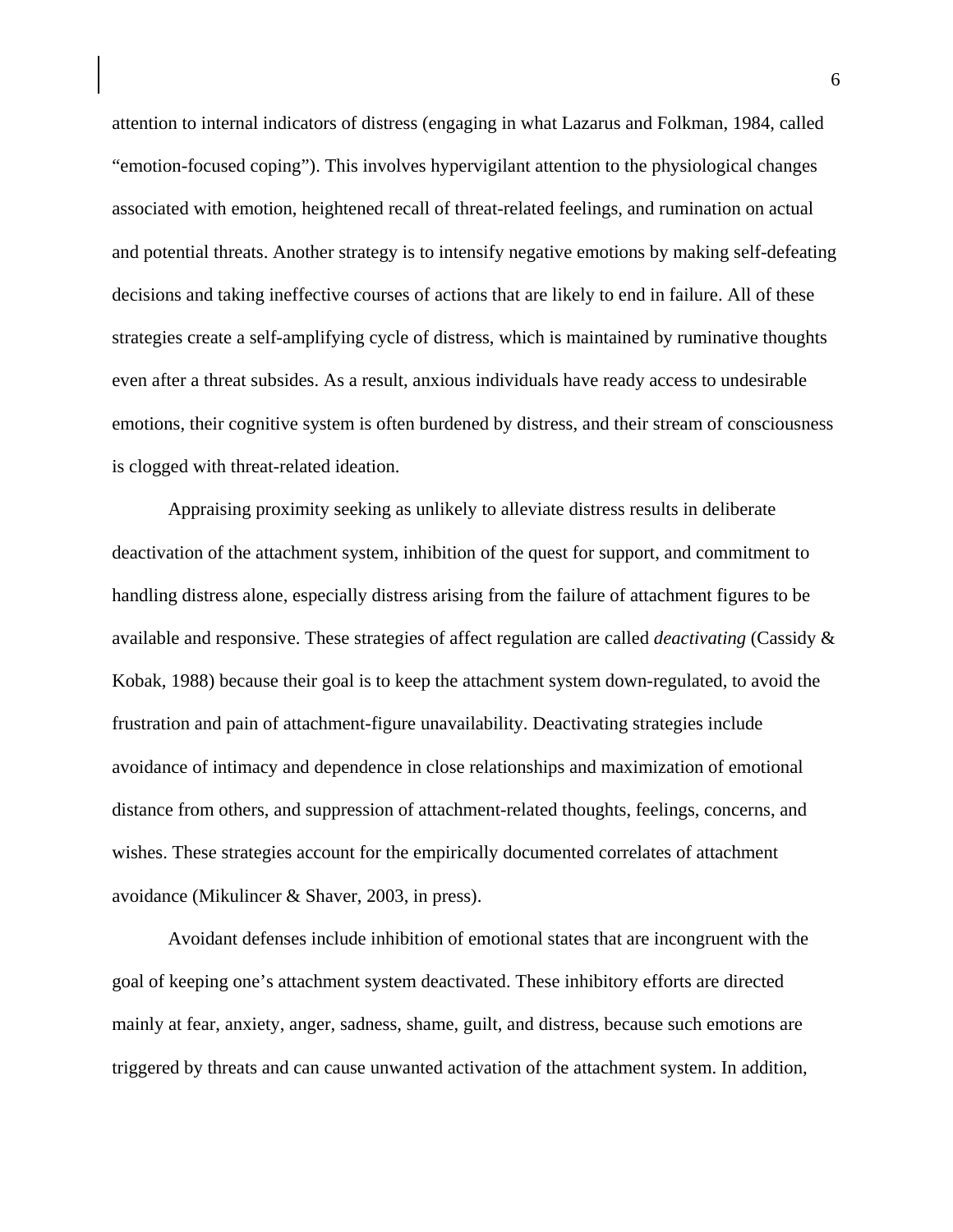anger implies emotional involvement in a relationship, and such involvement may be incongruent with an avoidant person's commitment to self-reliance (Cassidy, 1994). Moreover, fear, anxiety, sadness, shame, and guilt can be interpreted as signs of weakness or vulnerability, which contradict an avoidant person's sense of strength and independence. Avoidant individuals may even feel uncomfortable with joy and happiness, because they encourage interpersonal closeness and may be interpreted by a relationship partner as indications of investment in the relationship (Cassidy, 1994). Like secure people, avoidant ones attempt to down-regulate threatrelated emotions. But whereas secure people's regulatory attempts usually promote accurate perception, effective communication, and relationship maintenance, avoidant people's efforts are aimed at minimizing perceived threats, closeness, and interdependence, regardless of the deleterious effects on a relationship.

Inability or unwillingness to deal openly with the causes of painful emotional states confines avoidant people to a single regulatory path: suppressing emotion or dissociating oneself from its manifestations in experience and behavior (by using what Lazarus & Folkman, 1984, called "distancing coping" and Gross, 1999, called "response-focused emotion regulation"). These regulatory efforts consist of denial or suppression of emotion-related thoughts and memories, diversion of attention from emotion-related material, suppression of emotion-related action tendencies, and inhibition or masking of verbal and non-verbal expressions of emotion. By preventing the conscious experience and expression of emotions, avoidant individuals make it less likely that emotional experiences will be integrated into their memory structures or that they will use the experiences effectively in information processing and behavior.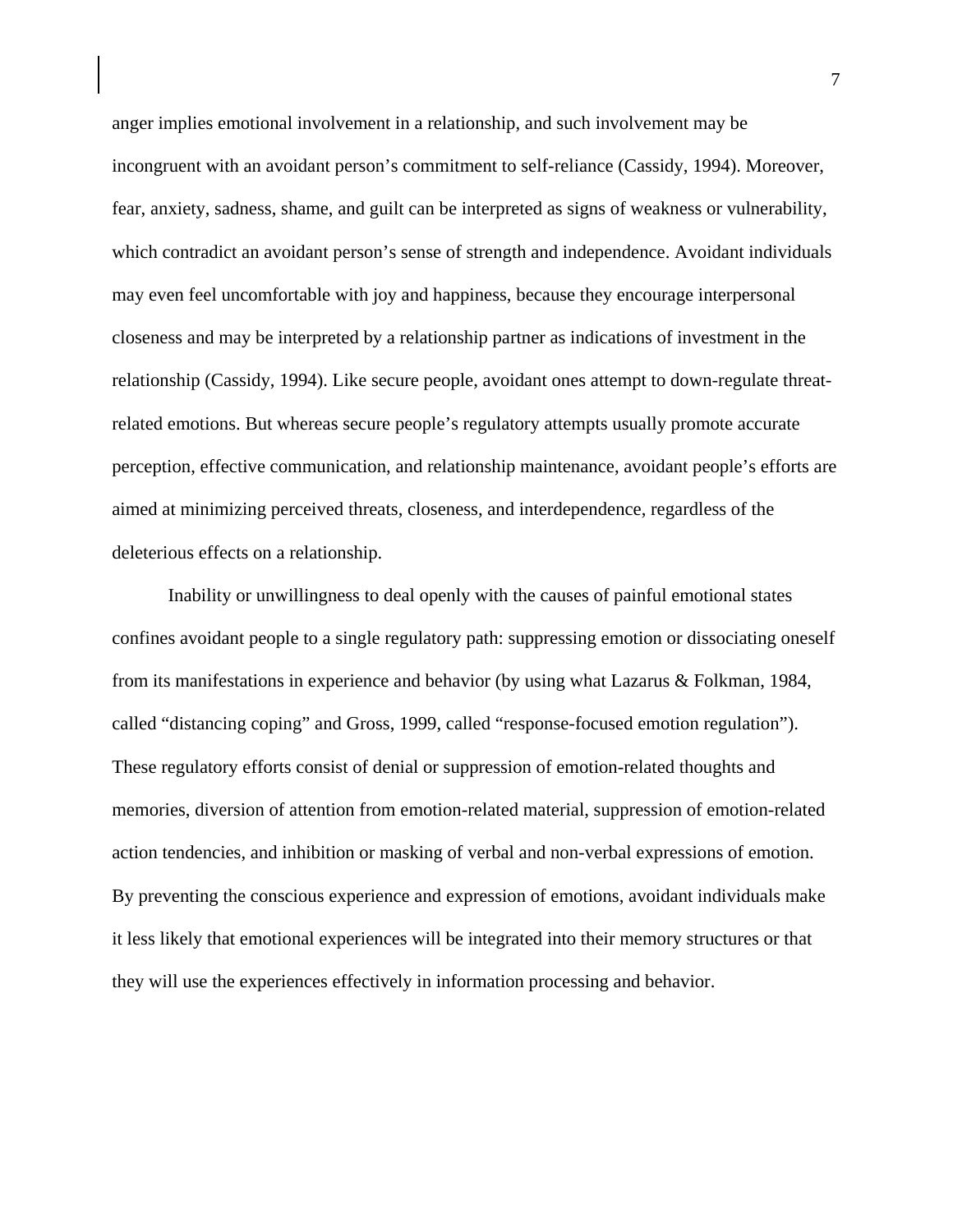#### *Empirical Evidence for Attachment-Related Emotion Regulation Strategies*

 There is extensive empirical evidence for the theoretical ideas outlined in the previous section. Here, we will review several examples that link the theoretical analysis with the diverse kinds of emotion regulation that have been studied to date.

## *Experiencing and Managing Death Anxiety*

Adult attachment researchers have examined how attachment styles are related to the experience and management of specific emotional states. For example, a number of studies conducted in Mikulincer's laboratory have examined attachment-style differences in the strength of death anxiety, measured in terms of overt statements on questionnaires (Florian & Mikulincer, 1998; Mikulincer, Florian, & Tolmacz, 1990), less conscious, indirect indicators of death anxiety (e.g., responses to projective TAT cards; Mikulincer et al., 1990), and the accessibility or inaccessibility of death-related thoughts in the context of laboratory experiments (e.g., the number of death-related words a person produces in a word completion task; Mikulincer & Florian, 2000; Mikulincer, Florian, Birnbaum, & Malishkowitz, 2002).

Attachment-anxious individuals (identified with self-report measures, such as those created by Brennan et al., 1998) intensify death concerns and keep death-related thoughts active in working memory. That is, attachment anxiety is associated with heightened fear of death at both conscious and unconscious levels, as well as heightened accessibility of death-related thoughts even when no death reminder is present. Avoidant individuals suppress death concerns and show signs of dissociation between their conscious claims and unconscious dynamics. For example, attachment-related avoidance (again, assessed with self-report measures) is related to both low levels of self-reported fear of death and heightened death-related anxiety assessed with a projective TAT measure.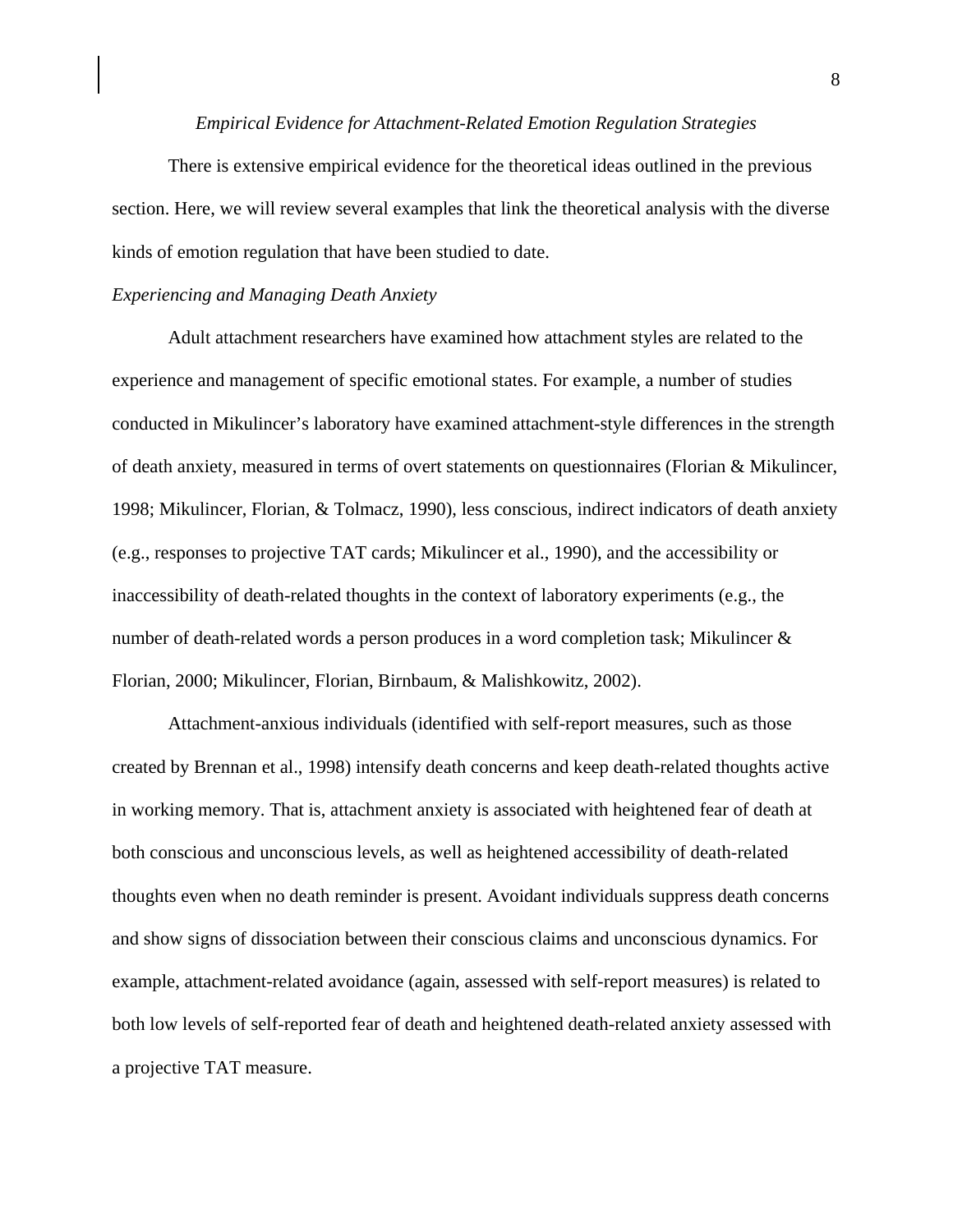Attachment-style differences have also been noted in the meanings people assign to death or the process of dying (Florian & Mikulincer, 1998; Mikulincer et al., 1990). Anxiously attached people tend to attribute their fear to a dreaded loss of social identity after death (e.g., "People will forget me"), whereas avoidant people tend to attribute their anxiety to the unknown nature of death, dying, and any experiences that may occur after death (e.g., "Uncertainty about what to expect"). These findings are compatible with the two kinds of secondary attachment strategies discussed earlier. Anxious people hyperactivate worries about rejection and abandonment, viewing death as yet another relational setting in which they may be abandoned or forgotten. Avoidant people try to remain self-reliant and in control, which leads to fear of the uncertain and unknown aspects of death, which threaten loss of control.

A related line of research has linked attachment theory with "terror management theory" (Greenberg, Pyszczynski, & Solomon, 1997), or TMT for short. According to TMT, human beings' knowledge that they are destined to die, coexisting with strong wishes to perceive themselves as special, important, and immortal, makes it necessary for them to engage in selfpromotion, defend their cultural worldview, and deny their mortality, physicality, and animality. Much creative research has shown that experimentally induced death reminders lead to more negative reactions to moral transgressors and more hostile and derogatory responses to members of out-groups (see Greenberg et al., 1997, for a review). However, Mikulincer and colleagues have shown that this reaction is more characteristic of attachment-insecure than of secure individuals. For example, experimentally induced death reminders produced more severe judgments and punishments of moral transgressors and greater willingness to die for a cause only among insecurely attached people, either anxious or avoidant (Caspi-Berkowitz, 2003; Mikulincer & Florian, 2000). Securely attached people were not affected by death reminders, did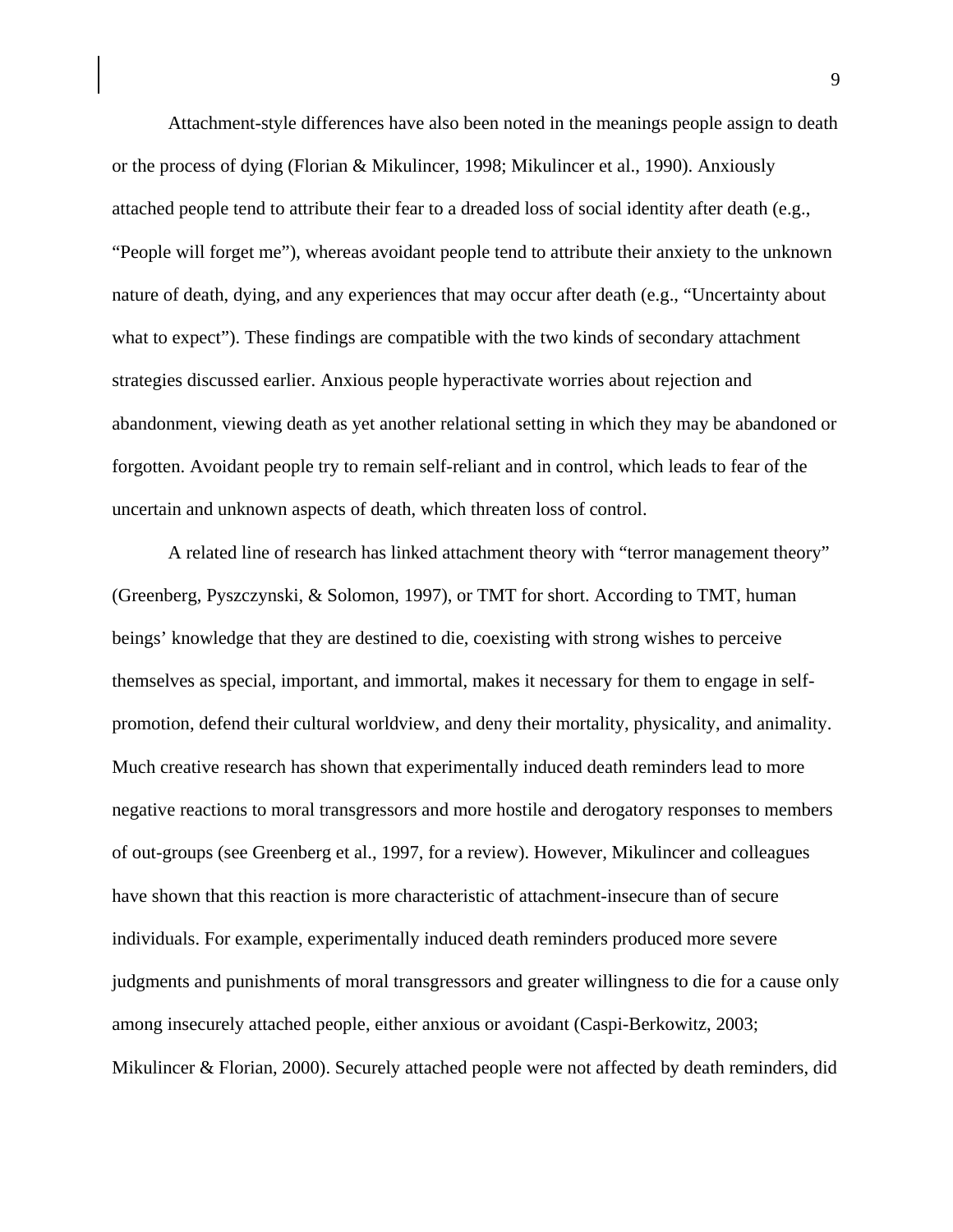not recommend harsher punishments for transgressors following a mortality salience induction, and were generally averse to endangering people's lives to protect cultural values.

Some of the studies reveal special ways in which securely attached adults react to death reminders. Mikulincer and Florian (2000) found that secure people reacted to mortality salience with an increased sense of symbolic immortality – a transformational, constructive strategy that, while not solving the unsolvable problem of death, leads a person to invest in his or her children's care and to engage in creative, growth-oriented activities whose products will live on after one's death. Secure people also react to mortality salience with heightened attachment needs – a more intense desire for intimacy in close relationships (Mikulincer & Florian, 2000) and greater willingness to engage in social interactions (Taubman Ben-Ari, Findler, & Mikulincer, 2002).

## *Experiencing and Managing Anger*

Adult attachment researchers have also studied connections between attachment style and the experience and management of anger. In Bowlby's (1973) analysis of emotional reactions to separation, he viewed anger as a functional response to separation from an attachment figure, insofar as it succeeded in gaining the attention of an unreliable figure or caused the figure to become more available. Anger is functional to the degree that it is not intended to hurt or destroy the attachment figure but only to discourage his or her frustrating or frightening behavior and to reestablish a warm and satisfying relationship. However, Bowlby (1973, 1988) also noted that anger sometimes becomes so intense that it alienates the partner or becomes vengeful rather than corrective. In particular, Bowlby (1988) discussed how some cases of family violence can be understood as exaggerated forms of otherwise functional behavior. For example, he characterized certain coercive behaviors within close relationships (including battering) as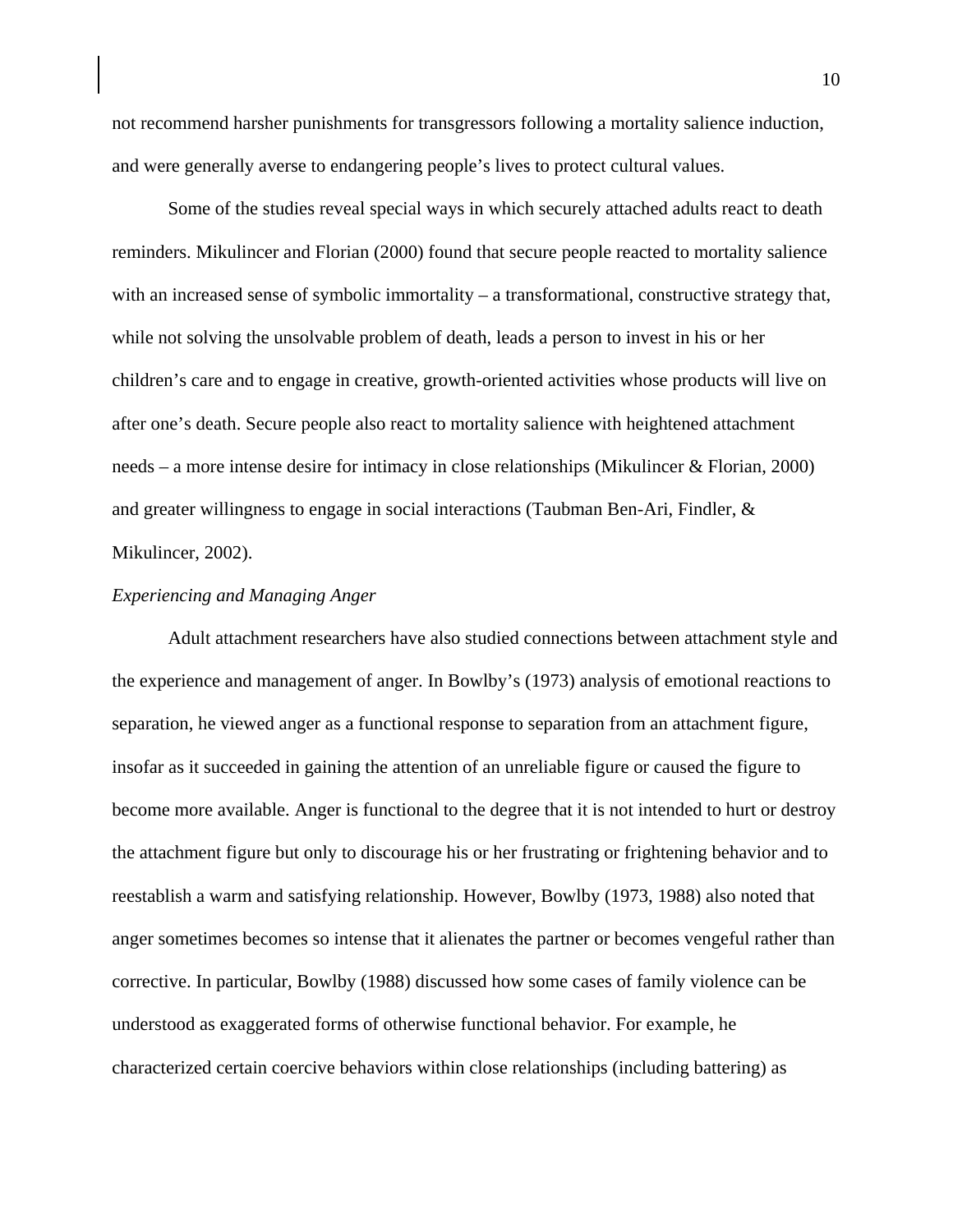strategies for controlling the other and precluding separation. In Bowlby's (1988) view, although violent and uncontrollable outbursts of anger may have functional roots (being evolutionarily 'designed' to discourage a partner's negative behavior), it is dysfunctional when it becomes so extreme that it destroys a relationship one is attempting to maintain.

Bowlby's analysis of the complex, multifaceted nature of anger is consistent with other theoretical perspectives on anger which view it as motivated by either constructive or destructive goals, expressible in functional or dysfunctional ways, resulting in positive or negative relational behaviors, eliciting positive or negative responses from a relationship partner, and having positive or negative effects on a relationship (e.g., Averill, 1982; Tangney et al., 1996). Functional forms of anger are motivated by constructive goals (e.g., maintaining a relationship, bringing about a beneficial change in a partner's behavior), are typically expressed in the form of focused complaints and problem-solving discussions, and do not entail animosity, hostility, or hatred. In contrast, dysfunctional forms of anger include resentment toward one's partner, deliberately injuring the partner emotionally or physically, and seeking revenge, which can easily weaken emotional bonds (Tangney et al., 1996).

Functional expressions of anger seem to be typical of securely attached people. They attempt to deal with negative emotions in a constructive, transformational manner while maintaining stable and satisfying relationships; they have positive working models of others and believe that others' negative behavior can be corrected through discussion. Indeed, Mikulincer (1998) found that, when confronted with anger-provoking events, secure people held optimistic expectations about their partner's subsequent behavior (e.g., "He/she will accept me") and made well-differentiated, reality-attuned appraisals of their partner's intentions. Only when there were clear contextual cues, provided by the experimenter, indicating that a partner actually had acted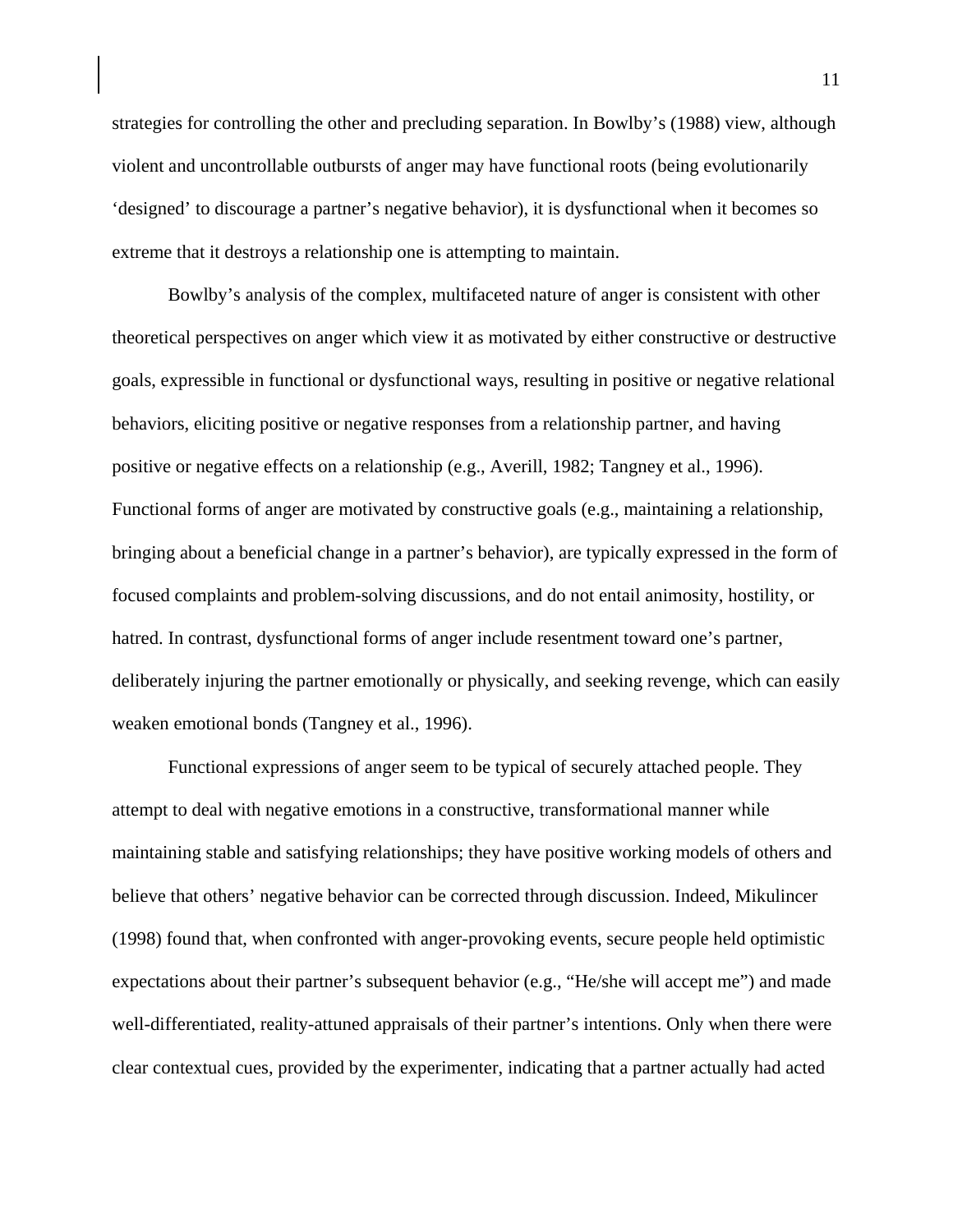with hostile intent did secure people attribute hostility to the partner and react with anger. Moreover, secure people's accounts of anger-eliciting events were characterized by the constructive goal of repairing a relationship, engaging in adaptive problem solving, and experiencing positive affect following the temporary period of discord.

The constructive nature of secure people's anger has also been demonstrated in a recent study by Zimmermann, Maier, Winter, and Grossmann (2001). In this study, adolescents performed a frustrating, difficult cognitive task with the help of a friend, and the researchers assessed reports of disappointment and anger during the task as well as disruptive behavior toward the friend (e.g., rejection of the friend's suggestions without discussion). The results indicated that disappointment and anger were associated with more frequent disruptive behavior only among insecurely attached adolescents (identified with the Adult Attachment Interview, a narrative measure of attachment style; Hesse, 1999). Among securely attached adolescents, these emotions were associated with less rather than more disruptive behavior. Therefore, secure people's anger seemed to be well regulated and channeled in useful directions.

Theoretically, avoidant individuals' attempts to sidestep negative emotions include suppressing anger, which might indicate vulnerability or over-involvement in a relationship. This anger suppression might result in anger being expressed in unconscious or unattended ways, which might include showing 'unexplained' hostility toward a partner (what Mikulincer, 1998, labeled "*dissociated anger"*). In support of this view, he found that although individuals scoring high on avoidant attachment did not report overly intense specific anger in reaction to another person's negative behavior, they scored higher on a more general hostility measure and exhibited intense physiological arousal during stressful interactions. They also reported using distancing strategies to cope with potentially anger-provoking events and attributed hostility to a partner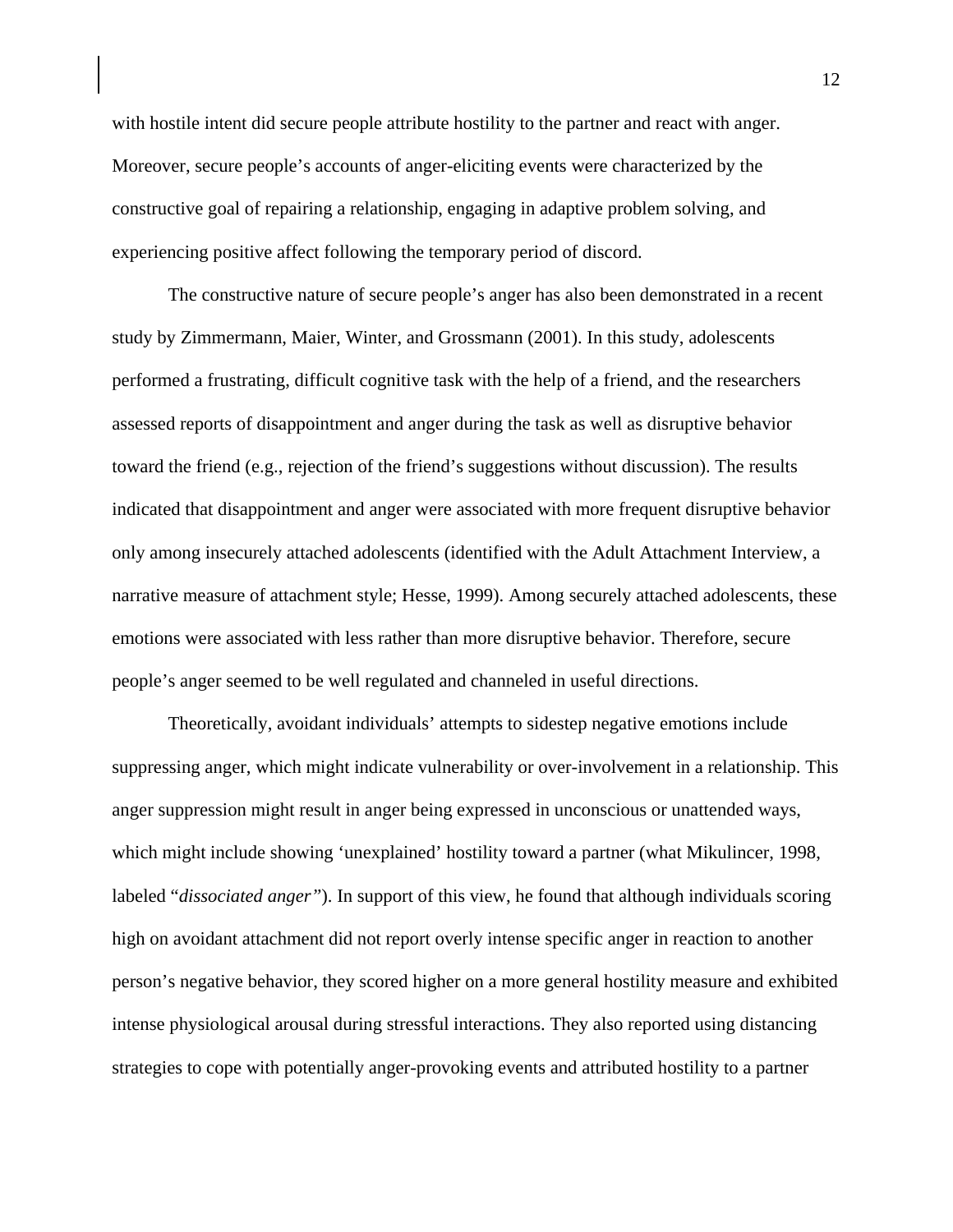even when there were clear contextual cues (provided by the experimenter) concerning the partner's non-hostile intent.

Anxiously attached individuals' intensification of negative emotions and tendency to ruminate about threats can fuel intense and prolonged bouts of anger. However, their fear of separation and desperate desire for others' love may hold their resentment and anger in check and re-direct it toward the self. As a result, anxious people's anger can include a complex mixture of resentment, hostility, self-criticism, fear, sadness, and depression. Mikulincer (1998) provided evidence for this characterization of anxiously attached people's anger experiences: Their recollections of anger-provoking life experiences included an uncontrollable flood of angry feelings, persistent rumination on these feelings, and sadness and despair following conflicts. Mikulincer (1998) also found that anxious people held more negative expectations about others' responses during anger episodes and tended to make more undifferentiated, negatively biased appraisals of a relationship partner's intentions. They attributed hostility to their partner and reacted in kind, even when there were ambiguous cues (in the experiment) concerning hostile intent. There is also evidence in other studies that attachment anxiety is associated with anger, aggression, and hostility (e.g., Buunk, 1997; Calamari & Pini, 2003; Zimmerman, 2004).

The dysfunctional nature of anxious people's anger has also been observed in studies of dyadic interactions. Simpson, Rholes, and Phillips (1996) found that attachment anxiety was associated with displaying and reporting more anger and hostility while discussing an unresolved problem with a dating partner. And in a study of support seeking, Rholes, Simpson, and Orina (1999) found no association between attachment anxiety and anger toward a dating partner while waiting for an anxiety-provoking activity, but after the participant was told that she would not really have to undergo the expected stress, attachment anxiety was associated with anger toward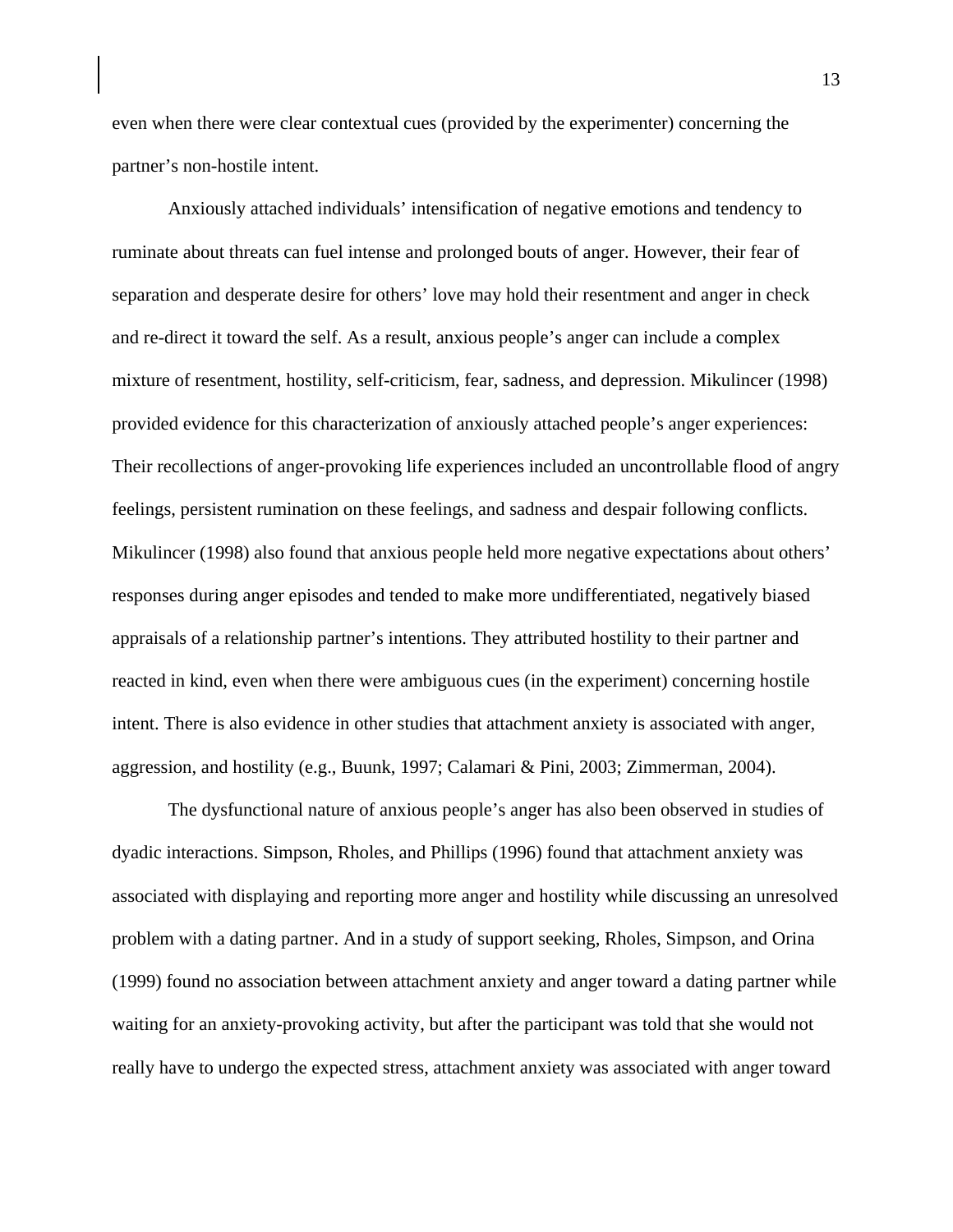the partner. Interestingly, this was particularly true if participants had been more upset during the "waiting" period and had sought more support from their partner. It therefore seems that anxious participants' strong need for reassurance counteracted, or led to suppression of, angry feelings and expressions during support seeking, but after support was no longer necessary the angry feelings surfaced, reflecting hyperactivating strategies that perpetuate distress.

Anxious people's problems in anger management have also been documented using physiological measures. Diamond and Hicks (2005) exposed young men to two anger-provoking experimental inductions (performance of serial subtraction accompanied by discouraging feedback from the experimenter; recollection of a recent anger-eliciting event) and measured reports of anxiety and anger during and after the inductions. They also recorded participants' vagal tone (indexed by resting levels of respiration-related variability in heart rate), a common indicator of parasympathetic down-regulation of negative emotion. Diamond and Hicks found that attachment anxiety was associated with lower vagal tone – a sign that the parasympathetic nervous system responded less quickly and flexibly to the stressful tasks and that attachmentanxious participants recovered poorly from frustration and anger. In addition, attachment anxiety was associated with self-reports of distress and anger during and after the anger-induction tasks, and vagal tone mediated the association between attachment anxiety and reports of anger. *Romantic Jealousy* 

Adult attachment studies have also explored associations between attachment strategies and romantic jealousy. In general, secure people tend to report less jealousy (e.g., Buunk, 1997; Collins & Read, 1990; Hazan & Shaver, 1987; Radecki-Bush, Farrel, & Bush, 1993; Sharpsteen & Kirkpatrick, 1997), milder emotional reactions to jealousy-provoking events (e.g., Guerrero, 1998; Radecki-Bush et al., 1993; Sharpsteen & Kirkpatrick, 1997), fewer interfering thoughts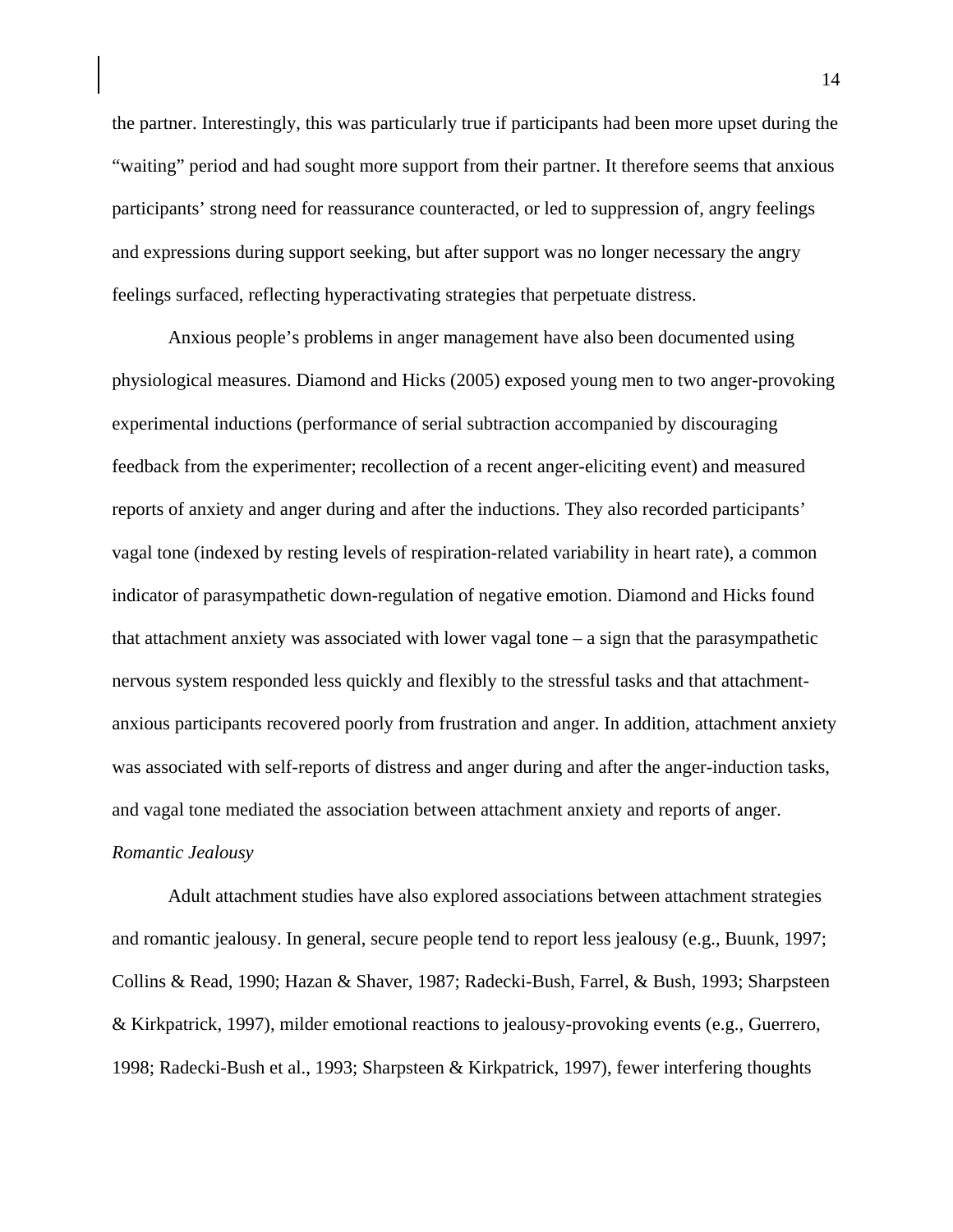and worries in response to these events (Guerrero, 1998), and greater use of constructive coping strategies, such as openly discussing matters with one's partner and attempting to put the relationship back on a better course (Guerrero, 1998).

Attachment anxious people tend to experience jealousy in intense and dysfunctional ways, allowing it to ignite other negative emotions, overwhelm thought processes, and erode relationship quality. They score high on measures of jealousy (e.g., Buunk, 1997; Collins & Read, 1990; Hazan & Shaver, 1987; Radecki-Bush et al., 1993; Sharpsteen & Kirkpatrick, 1997); experience fear, guilt, shame, sadness, and anger along with jealousy (Guerrero, 1998; Radecki-Bush et al., 1993; Sharpsteen & Kirkpatrick, 1997); report higher levels of suspicion and worry in jealousy-eliciting situations (Guerrero, 1998); and cope by expressing hostility toward one's partner and engaging in more surveillance (mate-guarding) behavior (Guerrero, 1998).

Avoidant individuals, like their secure counterparts, report low levels of jealousy and do not react to jealousy-eliciting events with strong negative emotions or disrupted thinking. But they are the least likely to engage in coping efforts aimed at restoring relationship quality (Guerrero, 1998). Instead, they prefer to avoid discussing the problem and seem, at the moment, to overlook the problem (Guerrero, 1998). This is another example of deactivating strategies and is likely to contribute to relationship cooling and dissolution.

## *Neuroscience Studies of Attachment and Emotion Regulation*

Attachment-related patterns of emotion regulation have been examined in a variety of studies, using different measures of attachment style, different experimental interventions, and different kinds of outcome measures. Because the availability of fMRI as an assessment technique now makes it possible to investigate some of the brain processes underlying attachment effects, relevant studies are beginning to appear in the literature.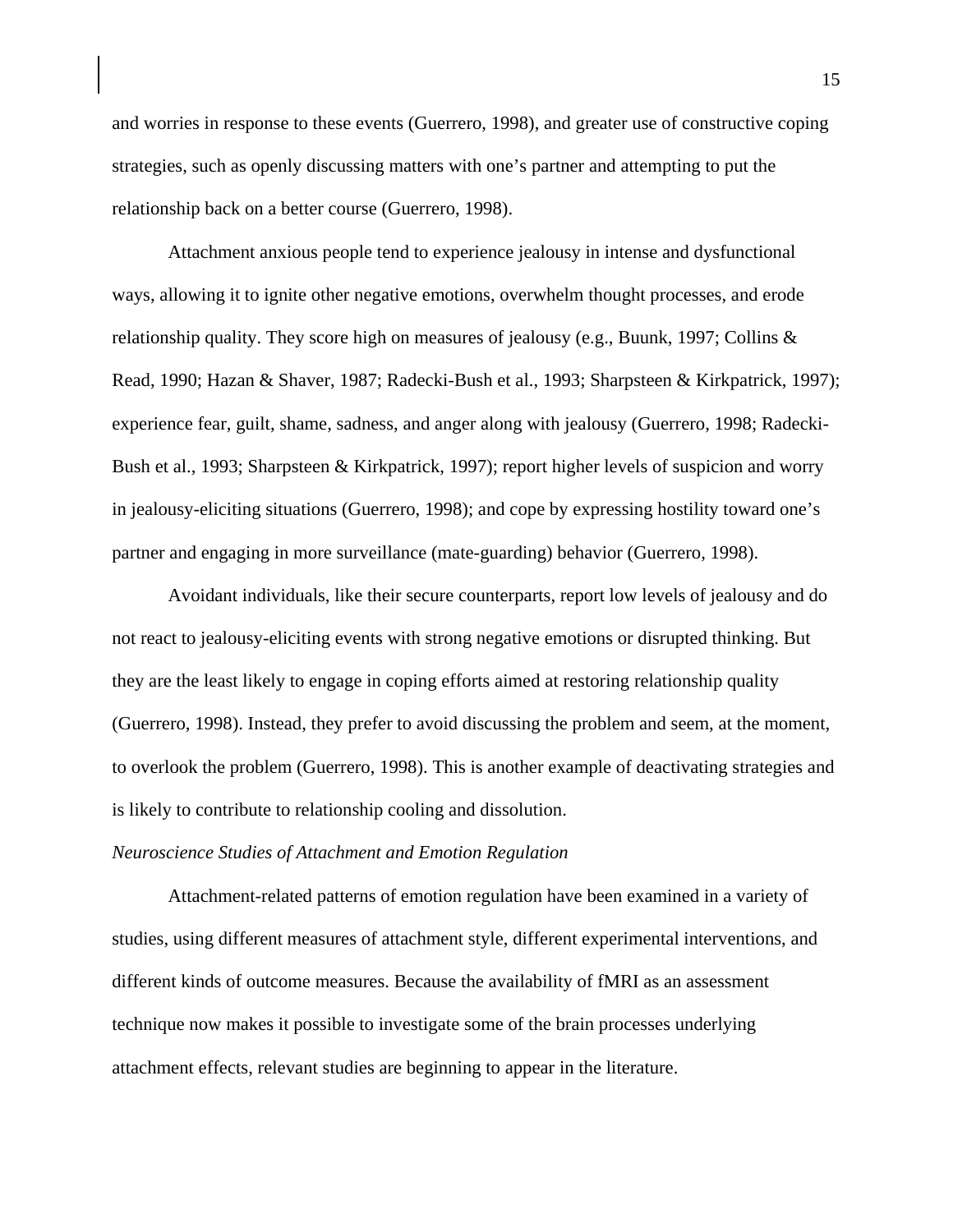In one recent study, Gillath, Bunge, Shaver, Wendelken, and Mikulincer (2005) built upon prior behavioral studies of attachment style and thought suppression (e.g., Fraley & Shaver, 1997) and examined neural processes underlying the ability to suppress negative thoughts and associated emotions. Participants were asked, while lying in an MRI scanner, to think and then to suppress thoughts about both neutral and emotion-provoking experiences with a relationship partner, including previous and imagined losses (e.g., a breakup, the death of one's partner). In general, all participants showed activation in the anterior cingulate cortex (ACC) and medial prefrontal cortex (MPFC) when asked to suppress either a neutral or an emotional experience, as had been found in earlier studies (e.g., Phan et al., 2005; Wyland, Kelley, Macrae, Gordon, & Heatherton, 2003).

Of greater interest here, participants who scored low on avoidant attachment deactivated other brain regions (e.g., lateral prefrontal cortex, or LPFC, and subcollosal cingulate cortex, or SCC) while activating the ACC and MPFC, but avoidant individuals did not. This lack of deactivations had been noted in previous studies (e.g., Binder et al., 1999; Mazoyer et al., 2001; Shulman et al., 1997; Hester et al., 2004) and associated with poor performance on certain cognitive tasks, and on particular trials within these tasks. This may help to explain results obtained by Mikulincer, Dolev, and Shaver (2004) in a study of avoidant suppression of lossrelated thoughts. Avoidant people seemed to be good at suppressing such thoughts until an additional cognitive task, or "load," was added. Under a high cognitive load, they tended to lose control of both loss-related thoughts and negative self-relevant traits.

In the Gillath et al. (2005) study, anxious individuals showed greater activation in emotion-related brain areas such as the anterior temporal pole (ATP) and lower activation in control-related frontal regions such as the orbitofrontal cortex (OFC) when thinking about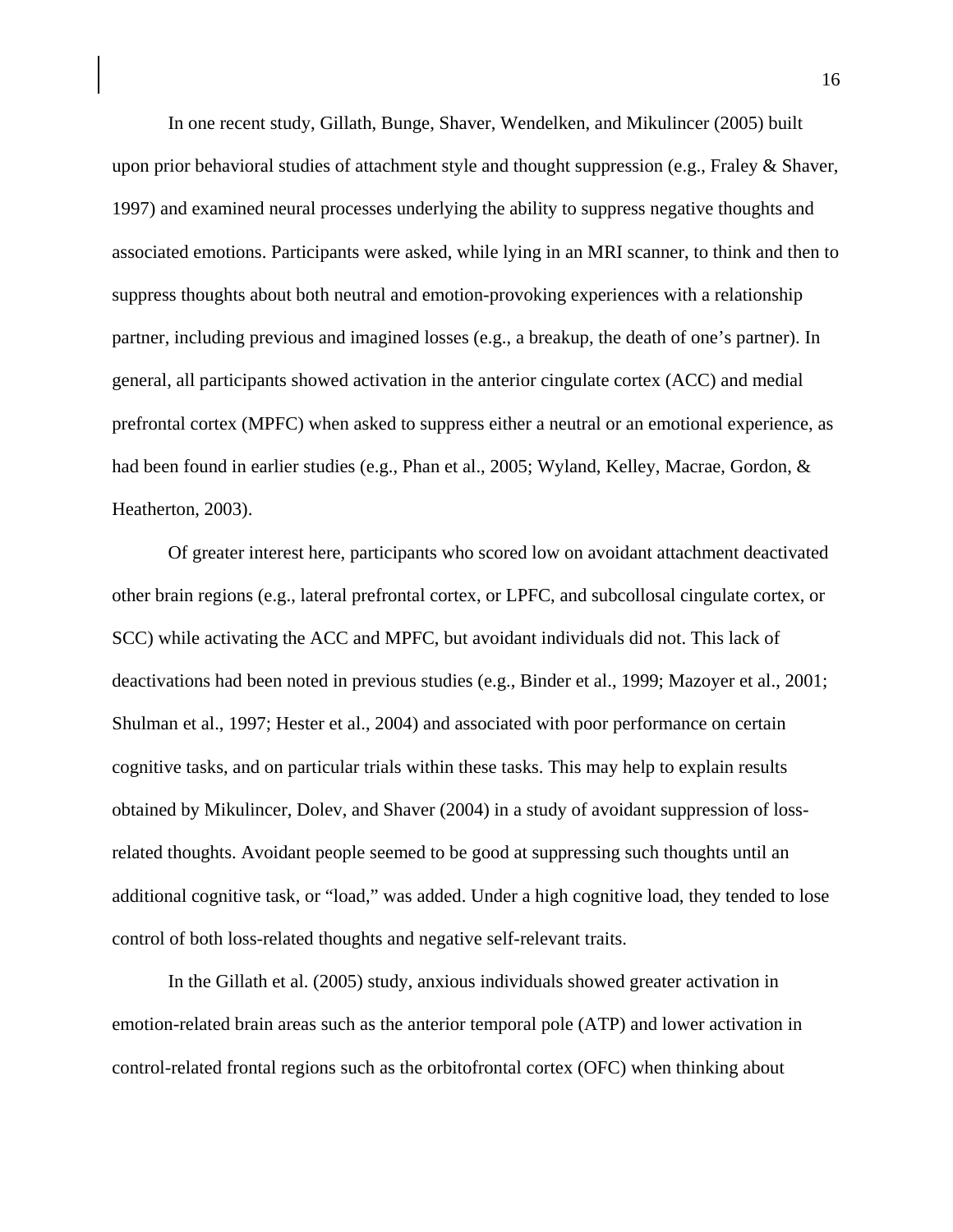relationship losses, suggesting that one reason for their intense negative emotions in everyday life is high activation of emotion circuitry combined with under-control or insufficient emotion regulation. The reciprocal relation between activation in emotion-related and control regions of the brain has been documented in several studies (Beer, Shimamura, & Knight, 2004; Levesque et al., 2003; Ochsner, Bunge, Gross, & Gabrielli, 2002; Ochsner & Gross, 2005), but without much focus on individual differences. Gillath et al. (2005) found that the correlations between anxious attachment, high ATP activation while thinking about losses, and low OFC activation were so high that the inverse correlation between activation in the ATP and OFC, which is expected based on anatomical connections, dropped to insignificance when attachment anxiety scores were statistically controlled.

These results suggest that clinical interventions that lowered emotionality and/or increased self-regulatory skill would be especially helpful for attachment-anxious individuals. The results also suggest that fMRI could be used to monitor the success or failure of such clinical interventions.

Another recent study, although not specifically focused on attachment theory, investigated the neural correlates of handholding and threat regulation. Coen, Schaefer, and Davidson (in press), found that when married women whose brains were being monitored in an MRI scanner were threatened with periodic electric shocks, several stress- and emotion-related brain regions showed increased activation. These levels of activation, however, were decreased when the women held their spouse's hand. (For example, activation in the ventral ACC, posterior cingulate, and left caudate decreased significantly.) Moreover, the wife's level of marital satisfaction (but not the husband's) moderated some of the brain activation effects, indicating that the wives' sense of security in the marriage determined how comforting it was to hold her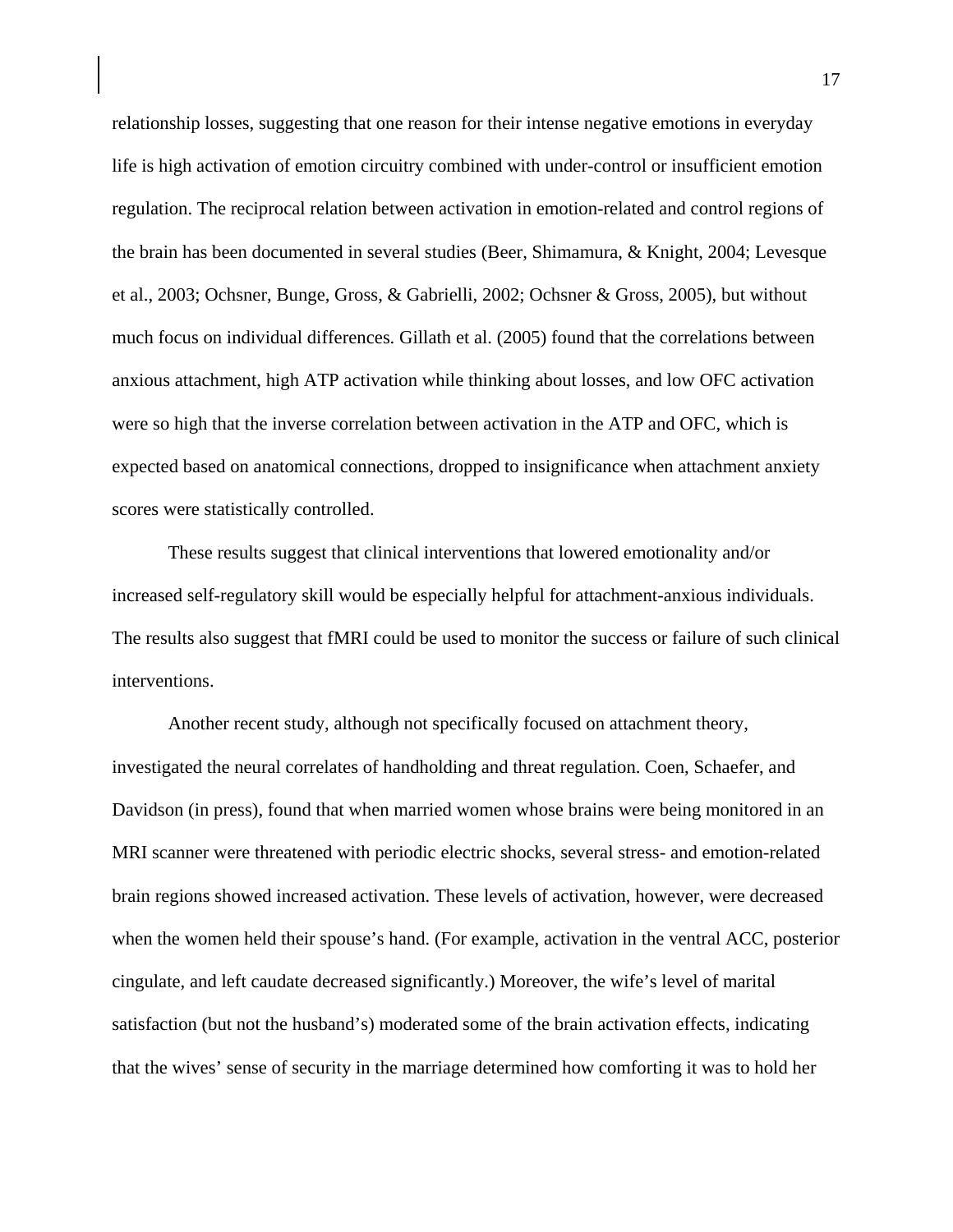partner's hand while under threat. Informal discussions with one of the authors of this study (Coan) revealed that attachment style measures were also included in the study and yielded interesting and theory-consistent effects that will be reported in a subsequent paper. Thus, there would seem to be a bright future for social neuroscience studies of hypotheses derived from attachment theory and previous behavioral studies of attachment and emotion-regulation.

# *The Attachment System in Relation to the Caregiving System*

 Besides providing a detailed analysis of the hypothesized "attachment behavioral system," Bowlby (1982) proposed additional behavioral systems as a way of accounting for motivated behavior that previous psychodynamic theories had attributed to drives or instincts. Among these other behavioral systems were an exploration system, to account for infants' and children's tendency to explore their environments and learn new skills when provided by a good attachment figure with a sense of security (Ainsworth et al., 1978), and a caregiving system, to account for attachment figures' seemingly innate responsiveness to infants and other people in need. Bowlby also discussed an affiliation system (related to play and leisure interactions at later ages) and a sexual system, to account for sexual attraction and sexual relationships. Here, because we are interested in connections between attachment security or insecurity, on one hand, and prosocial feelings, values, and behavior, on the other, we give special attention to the caregiving system.

#### *Defining the Caregiving Behavioral System*

Among attachment researchers, caregiving is viewed not only as the primary ingredient in parental behavior, but also as a major contributor to romantic and marital relationships, and as a key constituent of all forms of prosocial behavior. For young children, parents are usually the primary providers of protection, support, and security, and differences in the way they fulfill or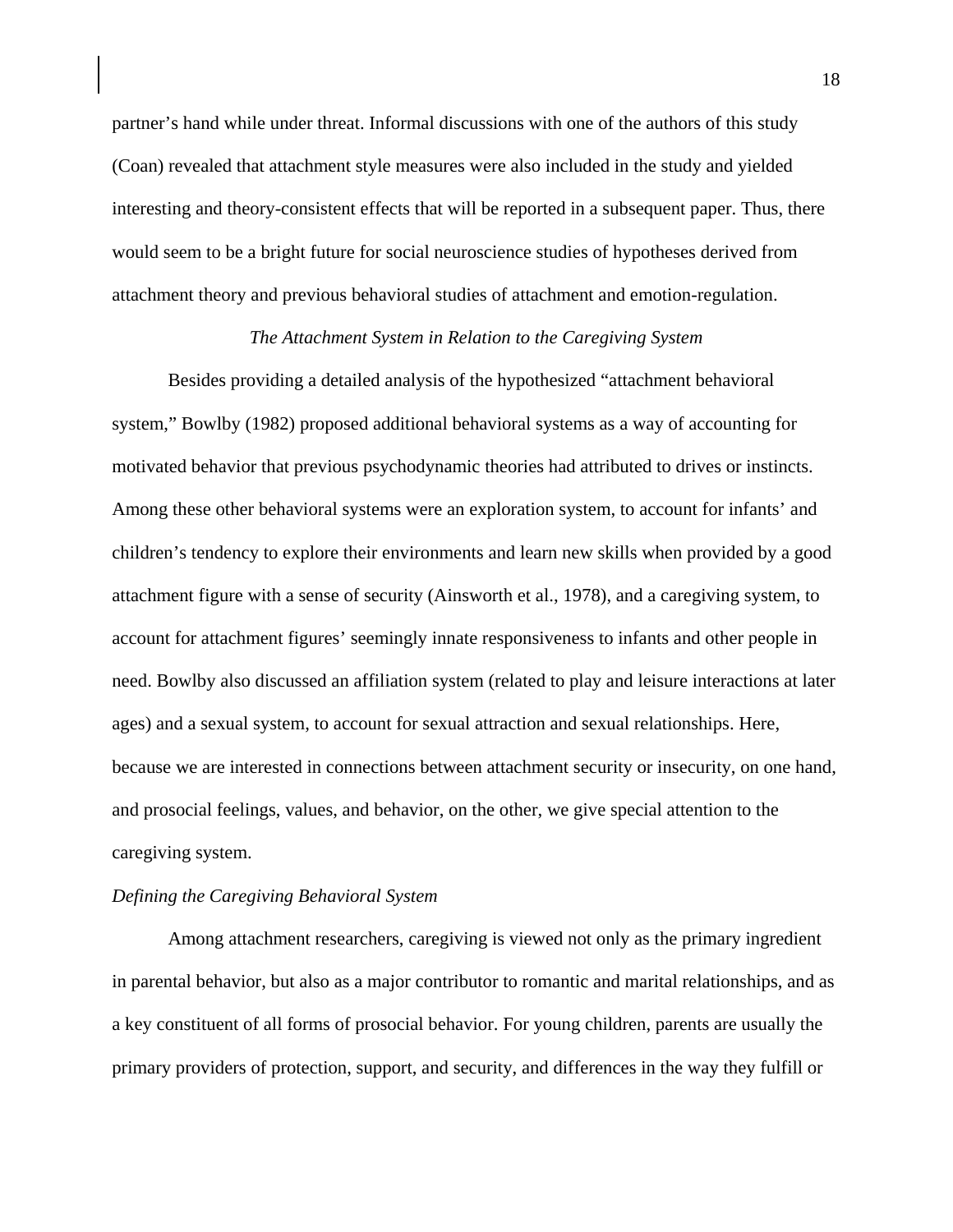abdicate this role have dramatic effects on their children's socio-emotional development in general, and on their attainment of felt security in particular. Similarly, romantic partners are frequently called upon to provide comfort, assistance, and security to one another in times of need, and the quality of the support they are willing and able to provide is one of the major determinants of relationship quality and stability (Collins & Feeney, 2000; Collins, Guichard, Ford, & Feeney, 2006).

According to attachment theory, the aim of the caregiving behavioral system is to reduce others' suffering, protect them from harm, and foster their growth and development (e.g., Collins et al., 2006; George & Solomon, 1999; Gillath, Shaver, & Mikulincer, 2005; Kunce & Shaver, 1994). In other words, the caregiving system is designed to accomplish the two major functions of a security-providing attachment figure: to meet another person's needs for protection and support in times of danger or distress (which Bowlby, 1982/1969, called providing a "safe haven") and to support that person's exploration, autonomy, and growth when exploration is safe and viewed by the explorer as desirable. (Bowlby called this function "provision of a secure base for exploration").

Although we assume that everyone is born with the potential to become an effective caregiver, the smooth and effective operation of the caregiving system depends on several intraand interpersonal factors. For example, caregiving can be impaired by emotional states, beliefs, and concerns in the mind of a potential caregiver that inhibit sensitivity and responsiveness to another person's needs. It can also be impaired by a careseeker's failure to express needs appropriately, by his or her rebuff of a caregiver's helping attempts, or by external obstacles to support provision. As Collins et al. (2006) noted, "It is clear that effective caregiving is a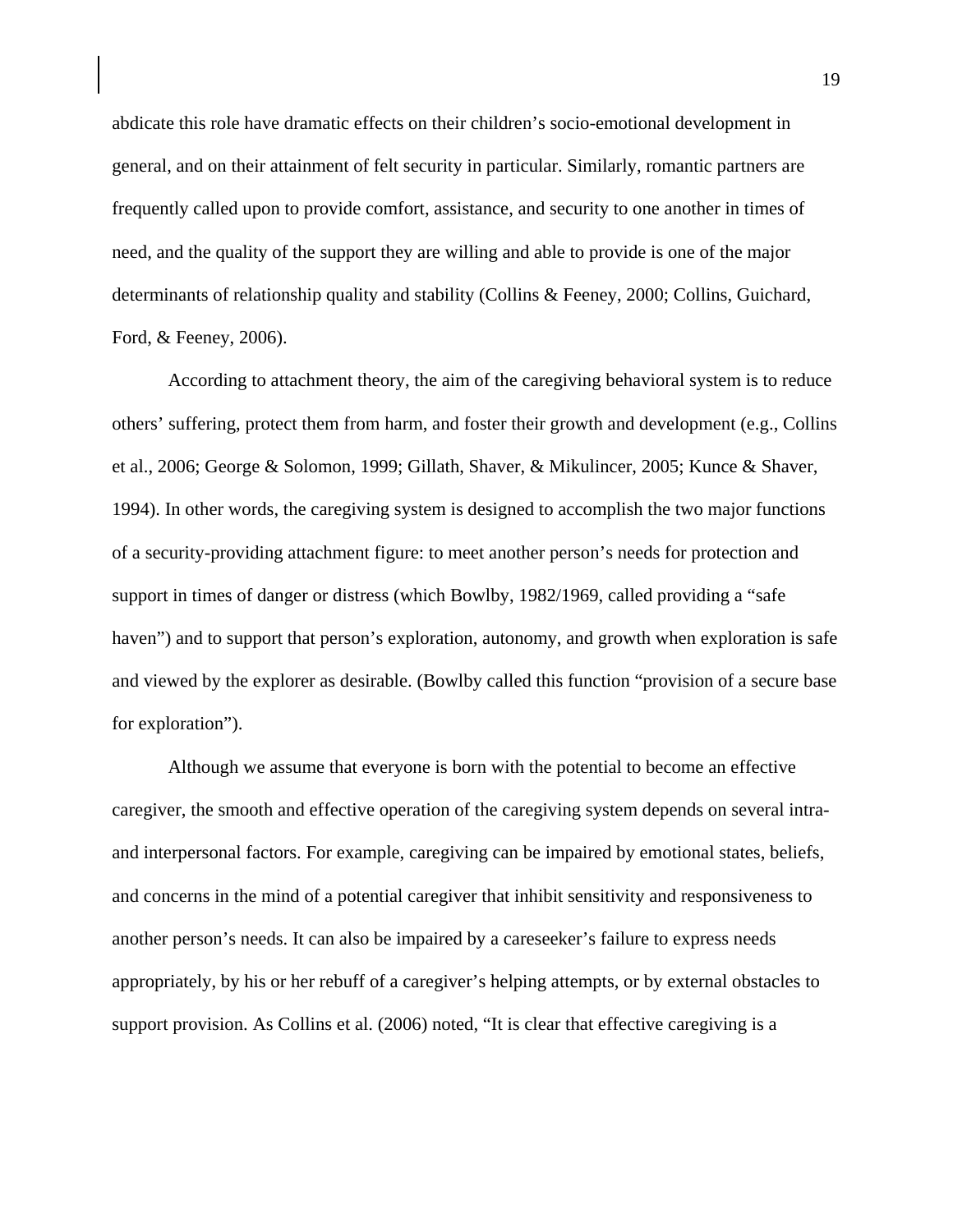difficult process that is likely to be easier for some people than for others, and in some relationships compared to others" (p. 160).

### *Attachment Style, Emotion Regulation, and Caregiving*

Bowlby (1982) noticed that different behavioral systems can interfere with each other. Because of the urgency and priority of threats to oneself (especially during early childhood), for example, activation of the attachment system is likely to disrupt smooth operation of the exploration system. A threatened or frightened child usually terminates exploration and quickly devotes all of his or her energy to attaining protection from an attachment figure. This kind of disruption or interference can also occur in caregiving situations (Kunce & Shaver, 1994), because a potential caregiver may feel so threatened that obtaining care for him- or herself seems more urgent than providing it to others. At such times even adults are likely to be so focused on their own vulnerability that they lack the mental resources necessary to attend compassionately to others' needs for help and care. Only when some degree of safety is attained and a sense of attachment security is restored can most people perceive others not only as sources of security and support, but also as human beings who need and deserve comfort and support.

Securely attached individuals' positive working models and sense of felt security also sustain effective care provision in non-family situations. Their comfort with closeness and interdependence allows them to approach others in need, which is important because it is usually necessary to accept others' need for sympathy, support, and sometimes physical assistance in order to help them through a crisis (Lehman, Ellard, & Wortman, 1986). Secure people's effective emotion-regulation skills help them maintain their own emotional stability while addressing another person's needs, a task that can otherwise generate great personal distress

20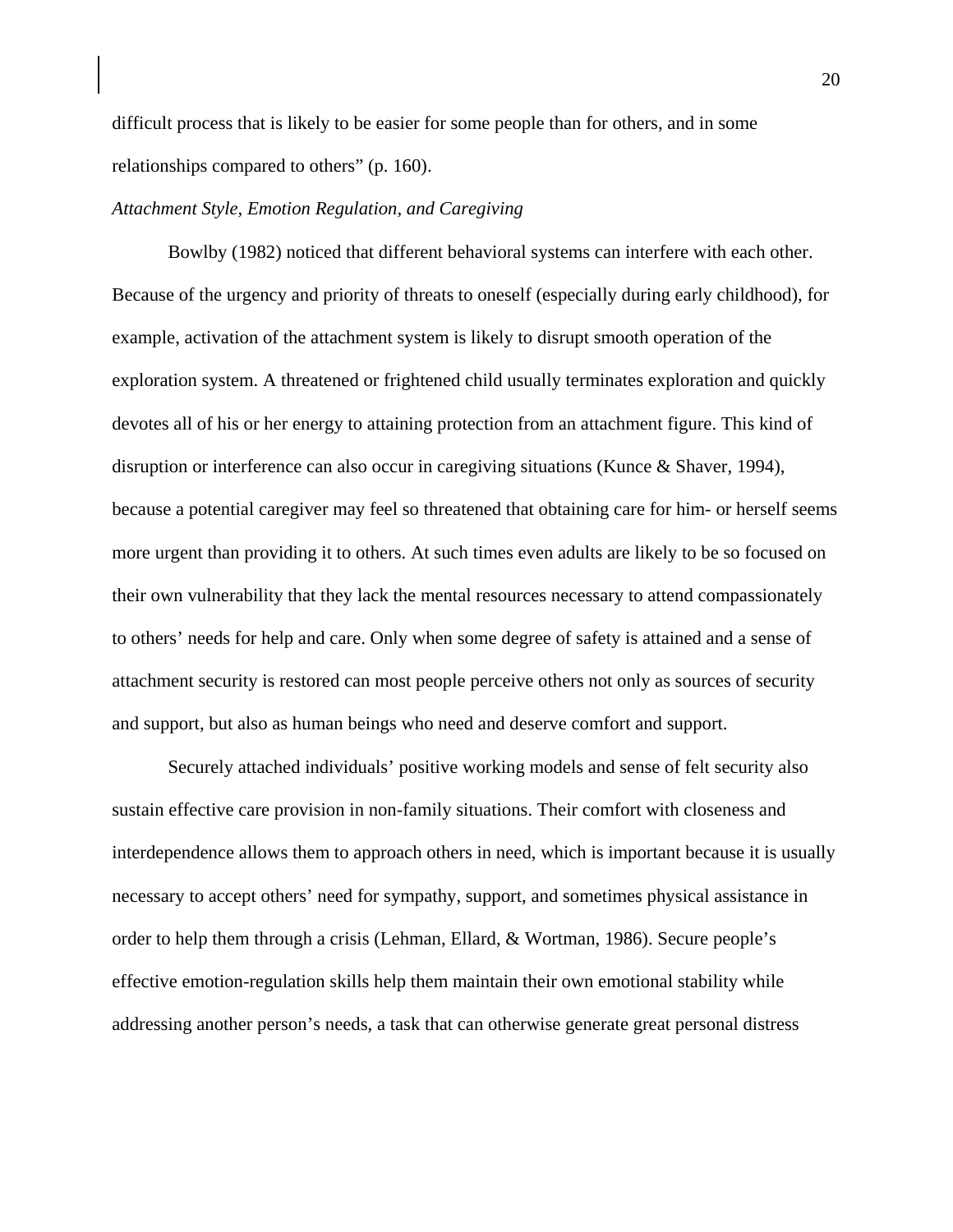(Batson, 1991). Positive models of self also sustain a sense of control and confidence in one's ability to cope with a partner's distress and reduce one's own distress.

Attachment theorists have also suggested that insecure people's deficits in emotion regulation can lead to difficulties in providing effective care (Collins et al., 2006; George & Solomon, 1999; Mikulincer & Shaver, 2005; Shaver & Hazan, 1988). Although anxiously attached people may have some of the skills and qualities necessary for effective caregiving (e.g., comfort with intimacy and closeness), their deficits in emotion regulation may result in personal distress that interferes with sensitive and responsive care. Their tendency to intensify distressing emotions can trigger disruptive memories when they encounter other people's pain and suffering, which draws attention inward rather than outward toward what might be done for someone else. If this state is prolonged during a crisis, it can lead to emotional overload, "burnout," and exhaustion. Anxiously attached people easily become sidetracked by self-focused worries and concerns and hence may fail to maintain the good judgment and psychological boundaries necessary to help in sensitively appropriate ways. Moreover, their excessive need for closeness may cause them to become overly involved and intrusive, and their lack of selfconfidence can make it difficult for them to adopt the role of care provider (Collins et al., 2006).

Avoidant individuals, who often try to distance themselves from interaction partners, especially ones who signal neediness and dependency, are likely to react coolly or unresponsively to needy others and avoid being "sucked in" by empathy and compassion. They do not approve expressions of need and vulnerability, in themselves or their relationship partners, and have little desire to get entangled with someone who seems needy. For them, besides being a "hassle" and a drain on personal resources, a distressed person threatens to become a mirror of the self's own weaknesses and suppressed weaknesses and vulnerabilities.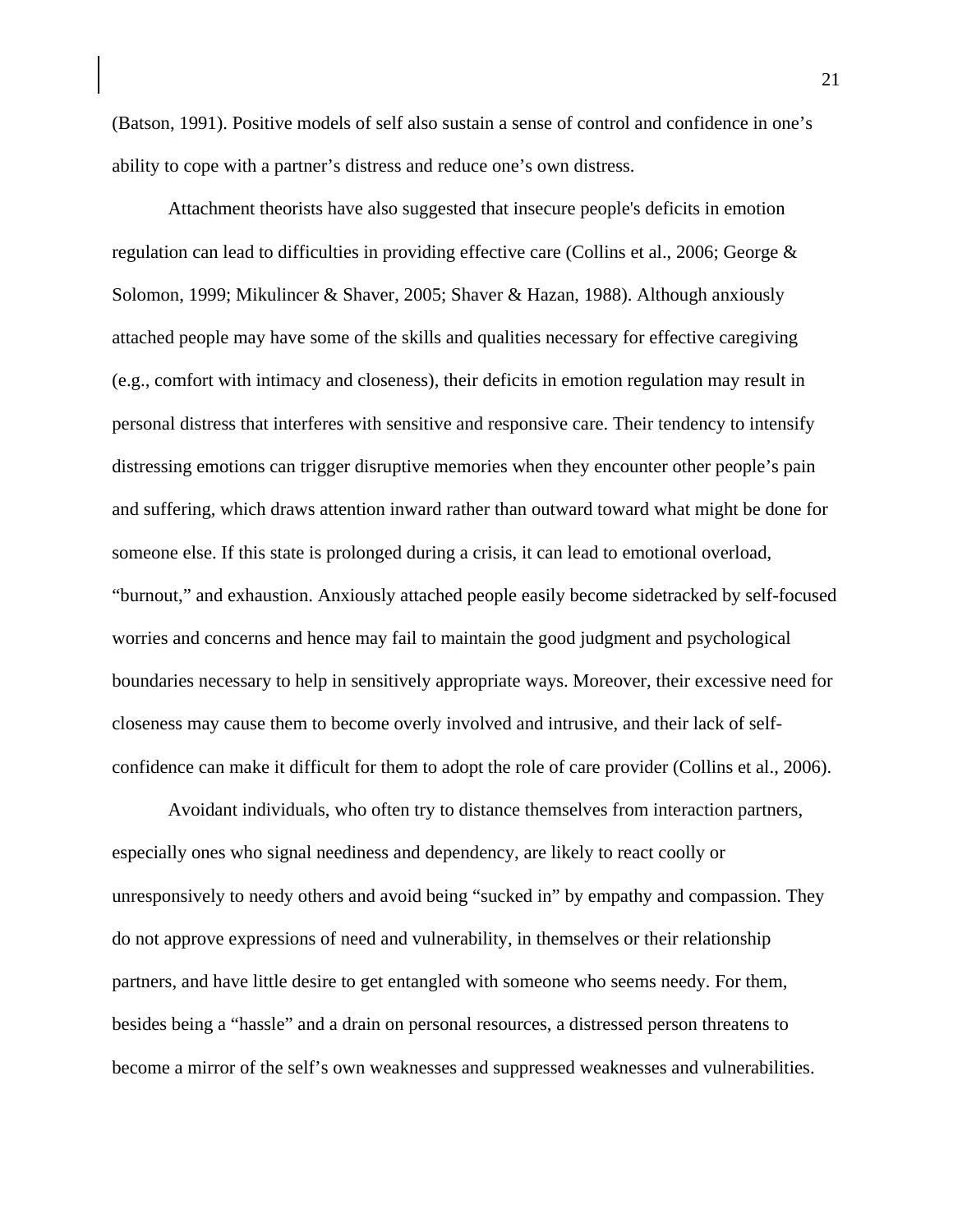When obliged by social norms or interpersonal commitments to help others, avoidant people are likely to grumble about the burden, express disapproval, lack sympathy and compassion, and behave insensitively. Moreover, their reactions to another person's suffering are likely to take the form of pity rather than compassion, which means viewing the sufferer as inferior to oneself and excusing oneself from suffering while perhaps showing disgust or disdain (Ben-Zeev, 1999).

In short, although hyperactivating and deactivating strategies lead to opposite patterns of emotion regulation (intensification versus suppression), both result in dysfunctional emotion regulation and caregiving. Security-based regulation of one's emotions, in contrast, allows caregivers to deal effectively with the tension and discomfort associated with another person's pain and distress, thereby promoting effective care provision. Deficient emotion regulation can overwhelm a care provider with intense personal distress, causing him or her to slip over into the role of the needy person rather than the care provider, or to physically, emotionally, or cognitively distance from needy other to reduce his or her own distress, even if this means abdicating the caregiving role. The following section reviews some of the evidence supporting this theoretical analysis.

## *Attachment, Compassion, and Prosocial Behavior*

Studies of preschoolers show that attachment insecurities measurable during infancy predict less empathic concern for an adult stranger's or other children's distress later on, as indicated by teachers' ratings and researchers' observations of children's behavior (e.g., Kestenbaum, Farber, & Sroufe, 1989; van der Mark, van IJzendoorn, & Bakermans-Kranenburg, 2002). Moreover, secure attachment to parents during adolescence had been found to contribute positively to compassionate, empathic responses to needy people (e.g., Laible, Carlo, & Raffaelli, 2000; Markiewicz, Doyle, & Bredgen, 2001). These findings led researchers to explore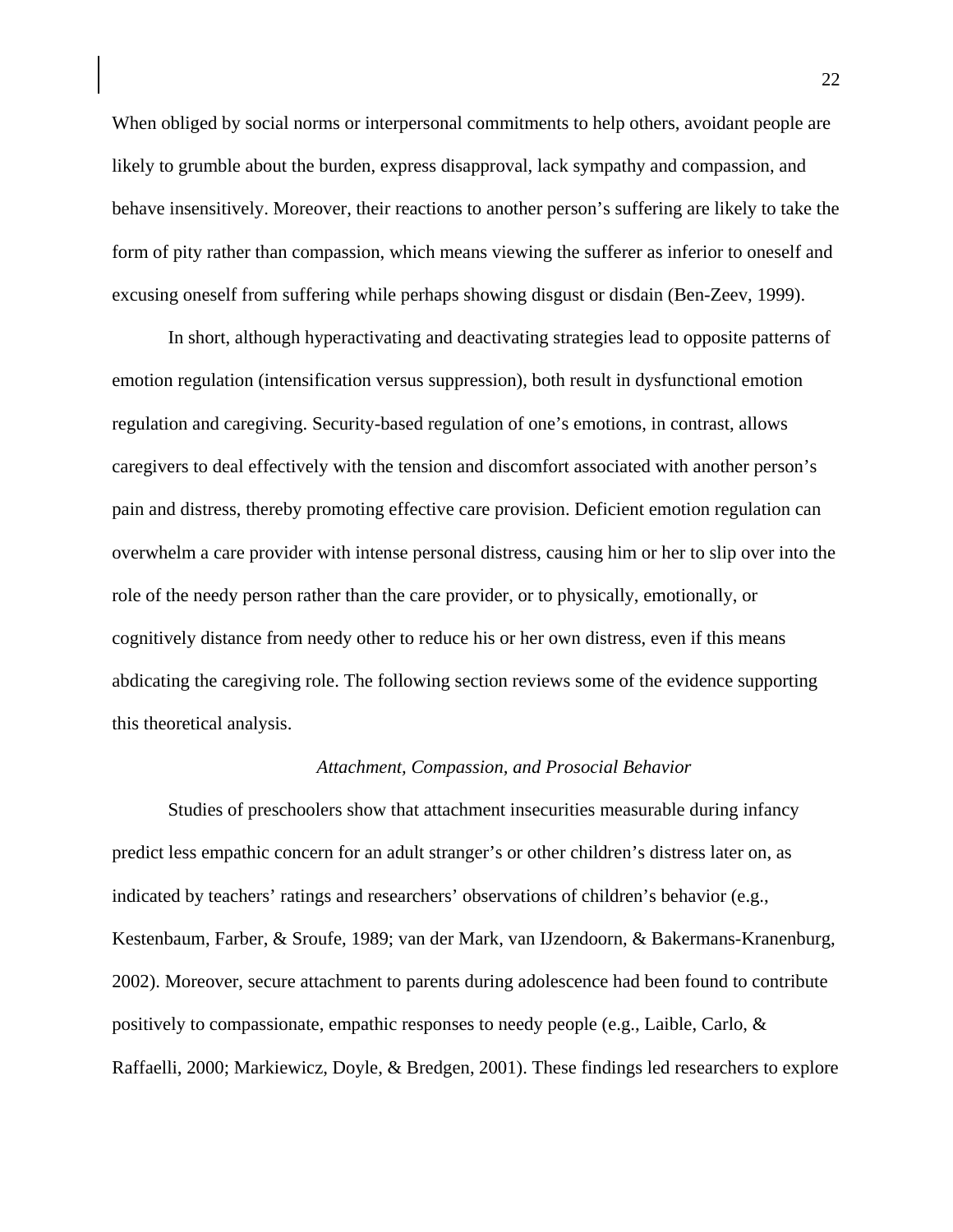the possibility that emotion regulation strategies associated with attachment style would influence prosocial values, intergroup tolerance, and altruistic behavior in adults.

# *Self-Transcendent Values*

In three experiments, Mikulincer, Gillath, et al. (2003) found theoretically predictable attachment-related differences in value orientations. Avoidant attachment (measured with a selfreport questionnaire) was inversely associated with endorsing two self-transcendent values, benevolence (concern for close others) and universalism (concern for all humanity), supporting the expectation that avoidance fosters lack of concern for others' needs. In addition, experimentally priming mental representations of attachment-figure availability, as compared with positive-affect or neutral primes, strengthened endorsement of these two prosocial values. *Altruistic Helping* 

In a recent series of studies, Mikulincer, Shaver, Gillath, and Nitzberg (2005) examined the decision to help or not to help a person in distress. In the first two experiments, participants watched a confederate while she performed a series of increasingly aversive tasks. As the study progressed, the confederate became very distressed by the aversive tasks, and the actual participant was given an opportunity to take the distressed person's place, in effect sacrificing self for the welfare of another. Shortly before the scenario just described, participants were primed with either representations of attachment-figure availability (the name of a participant's security provider) or attachment-unrelated representations (the name of a close person who does not function as an attachment figure, the name of a mere acquaintance). This priming procedure was conducted at either a subliminal level (rapid presentation of the name of a specific targeted person) or supraliminal level (asking people to recall an interaction with the targeted person). At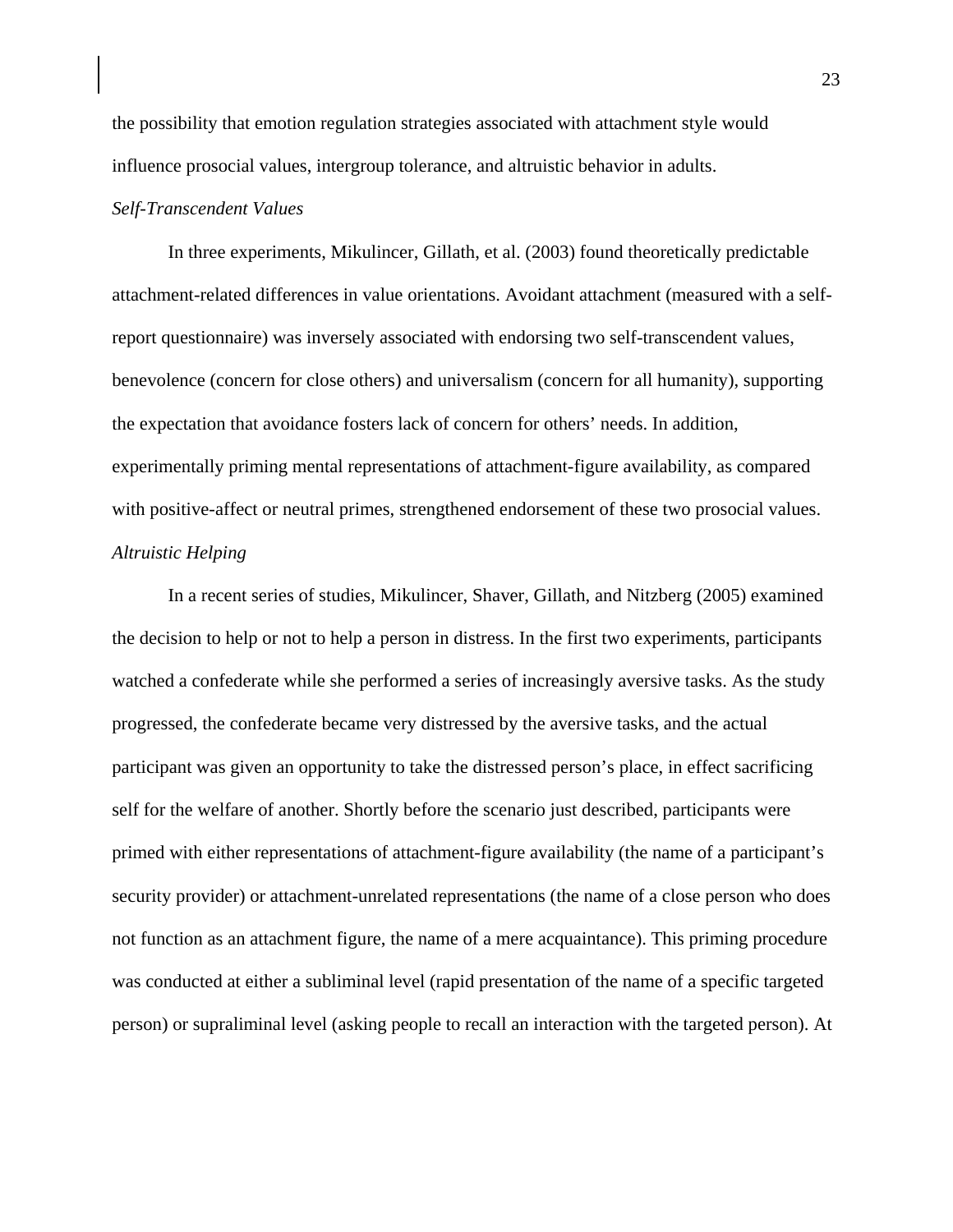the point of making a decision about replacing the distressed person, participants completed brief measures of compassion and personal distress.

In both studies, avoidant attachment was related to lower compassion and lower willingness to help the distressed person. Attachment anxiety was related to heightened personal distress, but not to either compassion or willingness to help. In addition, subliminal or supraliminal priming of representations of a security-provider figure decreased personal distress and increased participants' compassion and willingness to take the place of a distressed other. *Inter-group Hostility* 

Mikulincer and Shaver (2001) examined the effects of manipulated felt security on the regulation of inter-group hostility. Children as young as 3 years of age have shown that a secure attachment style with their primary caregiver was associated with increased exploration, curiosity, empathy, and reduced fear of strangers. Perhaps, having this sense of security may allow adults to be open to unfamiliar others without fear and, as a result, exhibit caregiving behaviors. In a series of five experiments conducted in Israel, Mikulincer and Shaver (2001) primed participants, supraliminally or subliminally, with thoughts and feelings related to attachment security by having them imagine being cared for by a loved one or quickly presenting them with words such as *love*, *hug*, and *secure*. Participants' feelings were then assessed toward a variety of outgroups (as viewed by the secular, Jewish university students who participated in the studies): Israeli Arabs, Ultra-Orthodox Jews, Russian immigrants, and homosexuals. Attachment style was measured beforehand and relevant control conditions such as positive mood were included.

As expected, security enhancement, whether induced supraliminally or subliminally, eliminated the difference between attitudes toward in-group and out-group members. Similar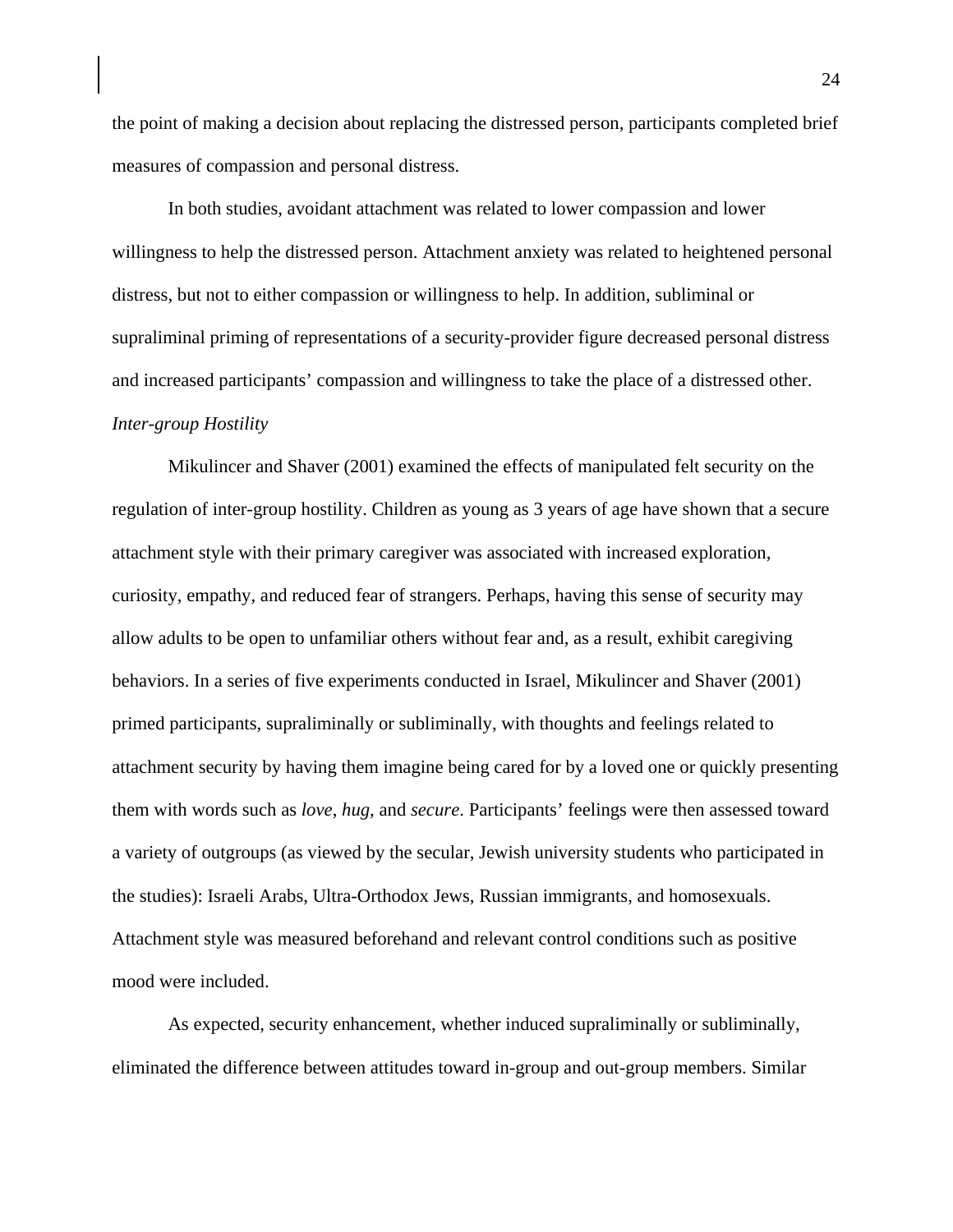effects did not occur for neutral primes or positive primes that were unrelated to love and affection. In addition, the results were not attributable to changes in positive mood. Anxious attachment was consistently related to perceiving out-group members as threatening. Finally, the interaction between security priming and dispositional attachment style was not significant, suggesting that security enhancement increases out-group tolerance in all people.

In summary, across a wide variety of correlational and experimental studies, attachment security has been associated with greater compassion, greater openness to others, and greater willingness to help someone in need. Avoidant attachment has been consistently associated with lower levels of compassion and altruistic helping. Anxious attachment has been associated with heightened personal distress that did not translate into greater willingness to help. All of these results support the hypothesis that altruistic motivations for caregiving and the ability to provide sensitive, responsive care are conditional upon a certain degree of attachment security and the associated ability to regulate emotions.

#### *The Neuroscience of Attachment, Compassion, and Altruism*

There is as yet no neuroscience research on the links we have discussed in previous sections between attachment style, compassion or empathy, and prosocial behavior. But there is a very interesting emerging literature on the neuroscience of empathy which could fruitfully be extended into the domain of attachment research. As explained by Decety and Jackson (2006) in a recent overview:

A handful of fMRI studies have indicated that the observation of pain in others is mediated by several brain areas that are implicated in processing the affective and motivational aspects of one's own pain. In one study, participants received painful stimuli and observed signals indicating that their partner, who was present in the same room, had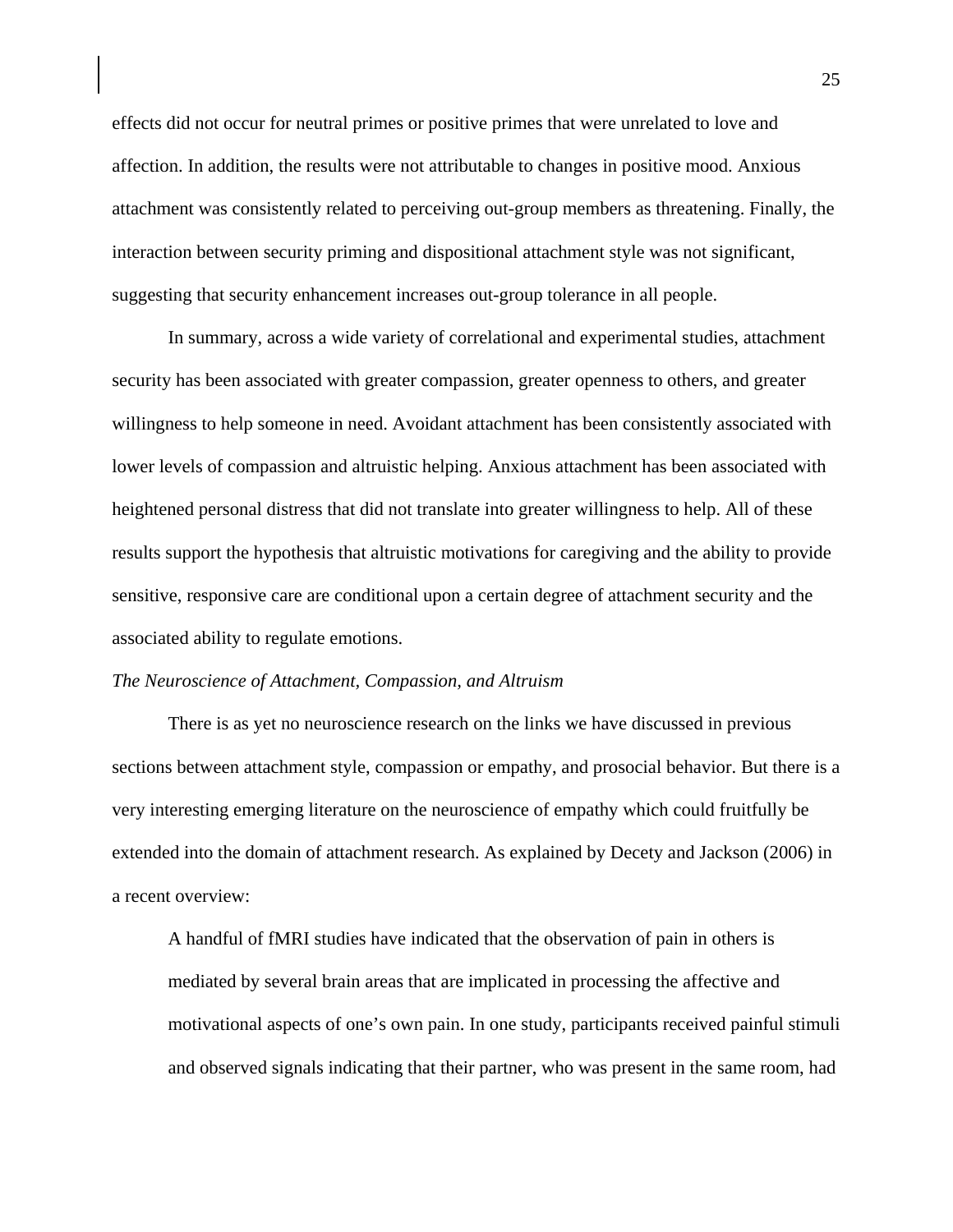received the same stimuli [\(Singer et al., 2004](javascript:popRef()). The [anterior] ACC, the insula, and the cerebellum were active during both conditions. In another study, participants were shown photographs depicting body parts in painful or neutral everyday-life situations, and were asked to imagine the level of pain that these situations would produce [\(Jackson, Meltzoff,](javascript:popRef()  [& Decety, 2005](javascript:popRef()). In comparison to neutral situations, painful conditions elicited significant activation in regions involved in the affective aspects of pain processing, notably the ACC and the anterior insula. (p. 55)

Other studies have identified some of the brain regions involved in adopting another person's perspective. Ruby and Decety (2004) asked study participants to imagine how they would feel if they were in certain situations and how their mothers would feel in the same situations. When participants adopted their mother's perspective, there was notable activation in the frontopolar cortex, the ventromedial PFC, the medial PFC, and the right inferior parietal lobule – areas that have been associated in previous studies with taking another person's perspective. Regions involved in emotional processing, including the amygdala and the temporal poles, were activated in conditions that would provoke emotions in oneself or one's mother.

Decety and Jackson (2006) also mention, however, that other brain regions activate differently in the self and mother cases, indicating that empathy and personal distress, or emotional contagion, are not necessarily the same, as found in some of the studies we reviewed, which showed that anxious attachment is associated with personal distress in reaction to another's pain, whereas secure attachment is not. Moreover, there are hints in recent research concerning how avoidant individuals might avoid becoming empathic with another person's pain or suffering. Recent fMRI studies (e.g., Kalisch et al., 2005) have revealed regions in the anterolateral and medial PFC that are associated with reappraising situations so as to deny their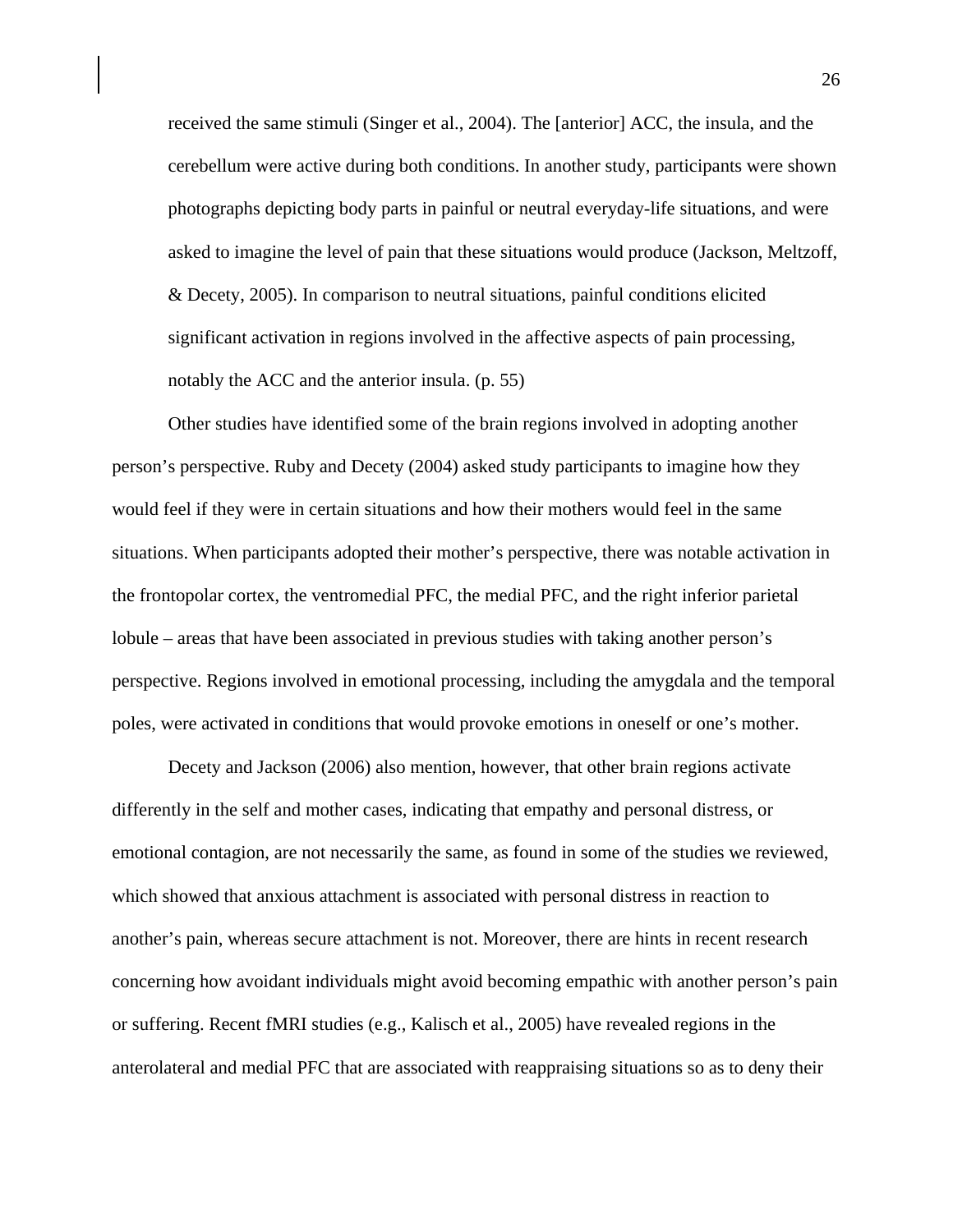self-relevance. Thus, there are numerous methodological models available for studying the brain correlates, or underpinnings, of attachment-style differences in compassion and empathy.

# *Concluding Comments*

We have reviewed extensive evidence suggesting a link between attachment-related differences in emotion regulation and prosocial behavior. Attachment security and the ability to regulate emotions is associated with a variety of prosocial feelings and caregiving behaviors, including self-transcendent values, compassion and altruism toward people who are suffering, and increased tolerance for outgroup members. A stable prosocial stance seems to be based on a foundation of attachment security, and it can be enhanced by contextual manipulations of security. Security makes it easier to focus on other people's needs, perceive those needs and the options for meeting them accurately, and act effectively. In contrast, attachment insecurity is associated with self-concerns that interfere with accurate and empathic perception of others' needs, which makes effective altruism less likely.

We have shown how the attachment-related influences on emotion regulation can be studied using social-cognition research paradigms and emerging neuroscience methods. Much still needs to be learned about how security can be enhanced on a longer-term basis, as we know often happens with effective education, coaching, and psychotherapy (Mikulincer & Shaver, in press).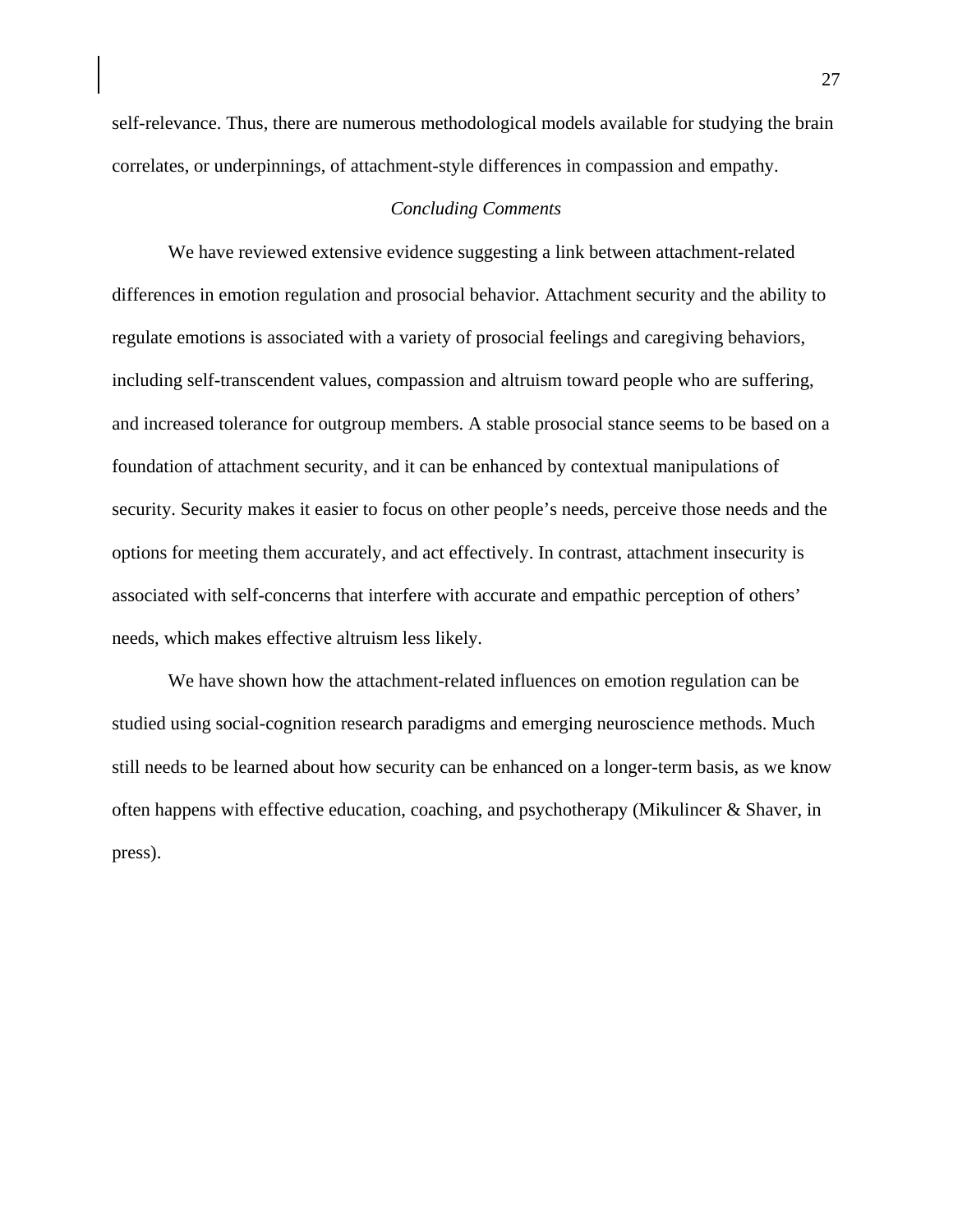#### *References*

Ainsworth, M. D. S., Blehar, M. C., Waters, E., & Wall, S. (1978). *Patterns of* 

*attachment: Assessed in the strange situation and at home*. Hillsdale, NJ: Erlbaum.

Ainsworth, M. D. S., & Bowlby, J. (1991). An ethological approach to personality development. *American Psychologist, 46*, 333-341.

Averill, J. R. (1982). *Anger and aggression: An essay on emotion*. New York: Springer-Verlag.

Baldwin, M. W., Keelan, J. P. R., Fehr, B., Enns, V., & Koh Rangarajoo, E. (1996).

Social-cognitive conceptualization of attachment working models: Availability and accessibility effects. *Journal of Personality and Social Psychology, 71*, 94-109.

Bartholomew, K. (1990). Avoidance of intimacy: An attachment perspective. *Journal of Social and Personal Relationships, 7*, 147-178.

Batson, C. D. (1991). *The altruism question: Toward a social-psychological answer*. Hillsdale, NJ: Erlbaum.

Ben-Zeev, A. (1999). Mercy, pity, and compassion. In A. Brien (Ed.), *The quality of mercy* (pp. 132-145). Amsterdam, Netherlands: Rodopi.

Beer, J. S., Shimamura, A. P., & Knight, R. T. (2004). Frontal lobe contribution to

executive control of cognitive and social behavior. In M. S. Gazzaniga (Ed.), *Cognitive* 

*Neuroscience (*Vol. III, 3rd edition, pp. 1091-1104). Cambridge, MA: MIT Press.

Binder, J. R., Frost, J. A., Hammeke, T. A., Bellgowan, P. S. F., Rao, S. M., &

Cox, R. W. (1999). Conceptual processing during the conscious resting state: a functional MRI study. *Journal of Cognitive Neuroscience, 11*, 80– 93.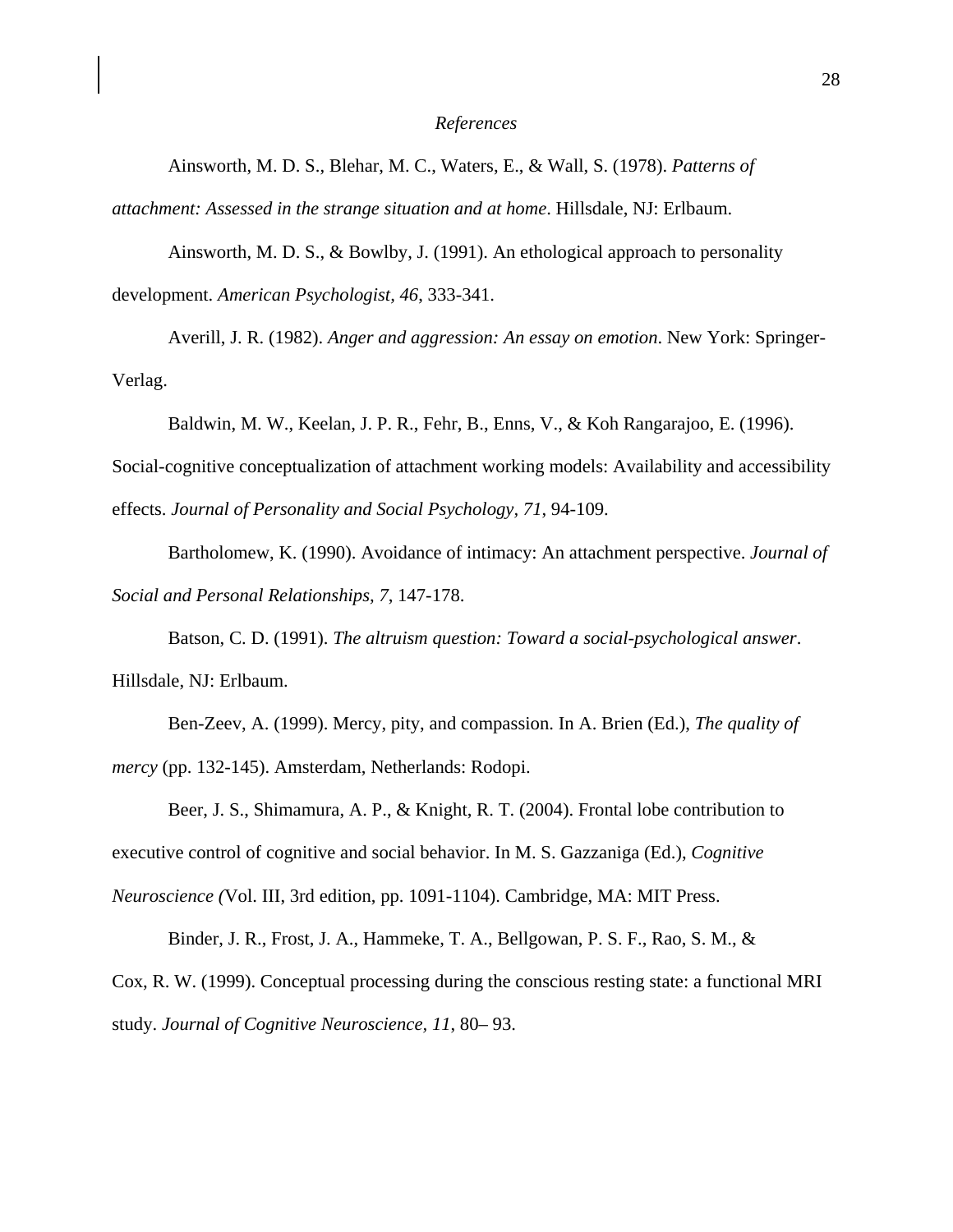Bowlby, J. (1973). *Attachment and loss: Vol. 2. Separation: Anxiety and anger*. New York: Basic Books.

Bowlby, J. (1980). *Attachment and loss: Vol. 3. Sadness and depression*. New York: Basic Books.

Bowlby, J. (1982). *Attachment and loss: Vol. 1. Attachment* (2<sup>nd</sup> ed.). New York: Basic Books. (Original ed. 1969).

Bowlby, J. (1988). *A secure base: Clinical applications of attachment theory*. London: Routledge.

Brennan, K. A., Clark, C. L., & Shaver, P. R. (1998). Self-report measurement of adult attachment: An integrative overview. In J. A. Simpson & W. S. Rholes (Eds.), *Attachment theory and close relationships* (pp. 46-76). New York: Guilford Press.

Buunk, B. P. (1997). Personality, birth order, and attachment styles as related to various types of jealousy. *Personality and Individual Differences, 23*, 997-1006.

Calamari, E., & Pini, M. (2003). Dissociative experiences and anger proneness in late adolescent females with different attachment styles. *Adolescence, 38*, 287-303.

Caspi-Berkowitz, N. (2003). *Mortality salience effects on the willingness to sacrifice one's life: The moderating role of attachment orientations*. Unpublished doctoral dissertation, Bar-Ilan University, Ramat Gan, Israel.

Cassidy, J. (1994). Emotion regulation: Influences of attachment relationships. *Monographs of the Society for Research in Child Development, 59*, 228-283.

Cassidy, J., & Kobak, R. R. (1988). Avoidance and its relationship with other defensive processes. In J. Belsky & T. Nezworski (Eds.), *Clinical implications of attachment* (pp. 300- 323). Hillsdale, NJ: Erlbaum.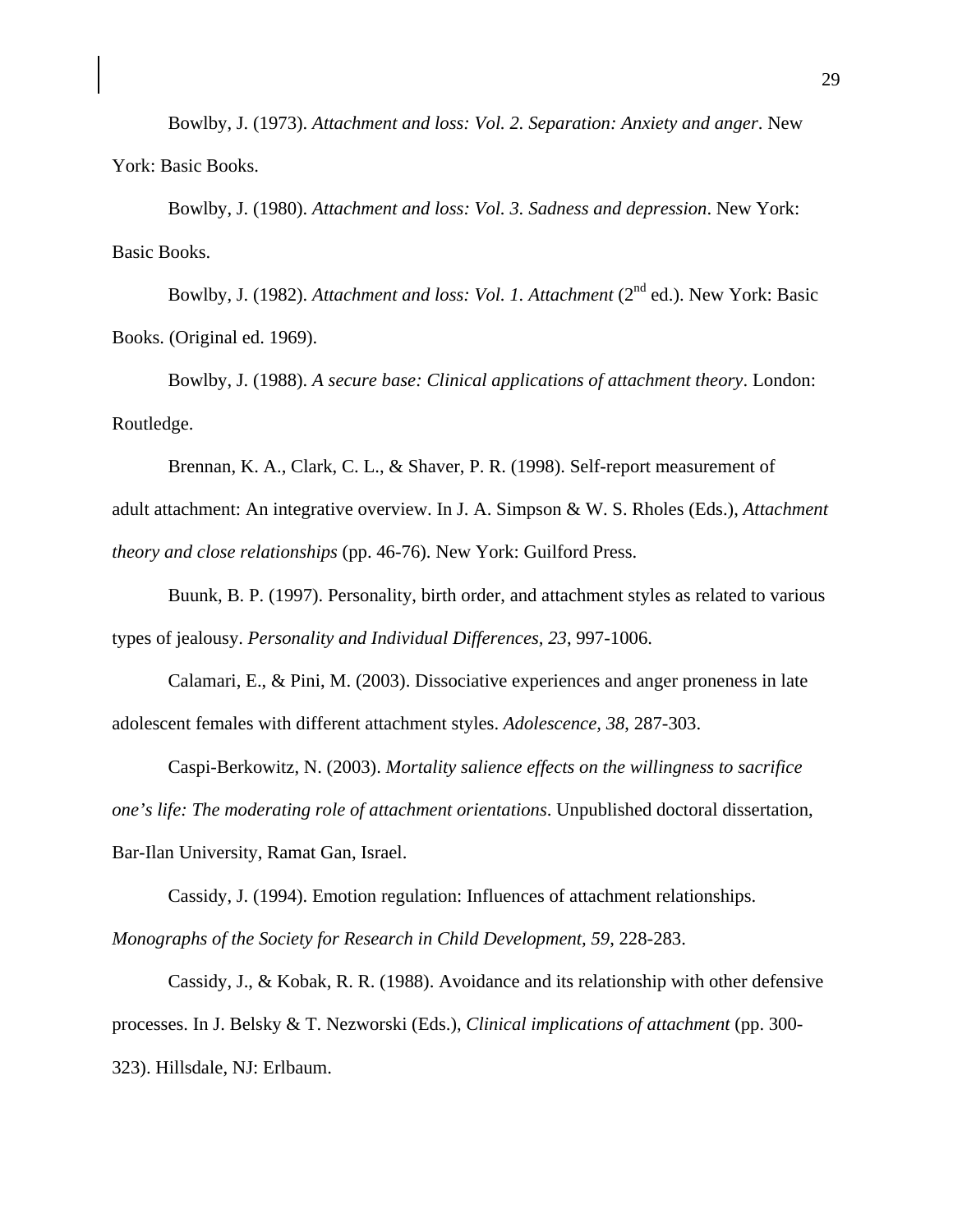Cassidy, J. & Shaver, P.R. (eds) (1999). *Handbook of Attachment: Theory, Research, and Clinical Applications*. New York: Guilford Press.

Coan, J. A., Schaefer, H. S., & Davidson, R. J. (in press). Lending a hand: Social regulation of the neural response to threat. *Psychological Science.*

Collins, N. L., & Feeney, B. C. (2000). A safe haven: An attachment theory perspective on support seeking and caregiving in intimate relationships. *Journal of Personality and Social Psychology, 78*, 1053-1073.

Collins, N. L., Guichard, A. C., Ford, M. B., & Feeney, B. C. (2006). Responding to need in intimate relationships: Normative processes and individual differences. In M. Mikulincer & G. S. Goodman (Eds.), *Dynamics of romantic love: Attachment, caregiving, and sex* (pp. 149-189). New York: Guilford Press.

Collins, N. L., & Read, S. J. (1990). Adult attachment, working models, and relationship quality in dating couples. *Journal of Personality and Social Psychology, 58*, 644-663.

Davis, D., Shaver, P. R., & Vernon, M. L. (2003). Physical, emotional, and behavioral reactions to breaking up: The roles of gender, age, emotional involvement, and attachment style. *Personality and Social Psychology Bulletin, 29*, 871-884.

Decety, J., and Jackson, P. L. (2006). A social neuroscience perspective on empathy. *Current Directions in Psychological Science, 15,* 54-58.

Diamond, L. M., & Hicks, A. M. (2005). Attachment style, current relationship security, and negative emotions: The mediating role of physiological regulation. *Journal of Social and Personal Relationships, 22*, 499-518.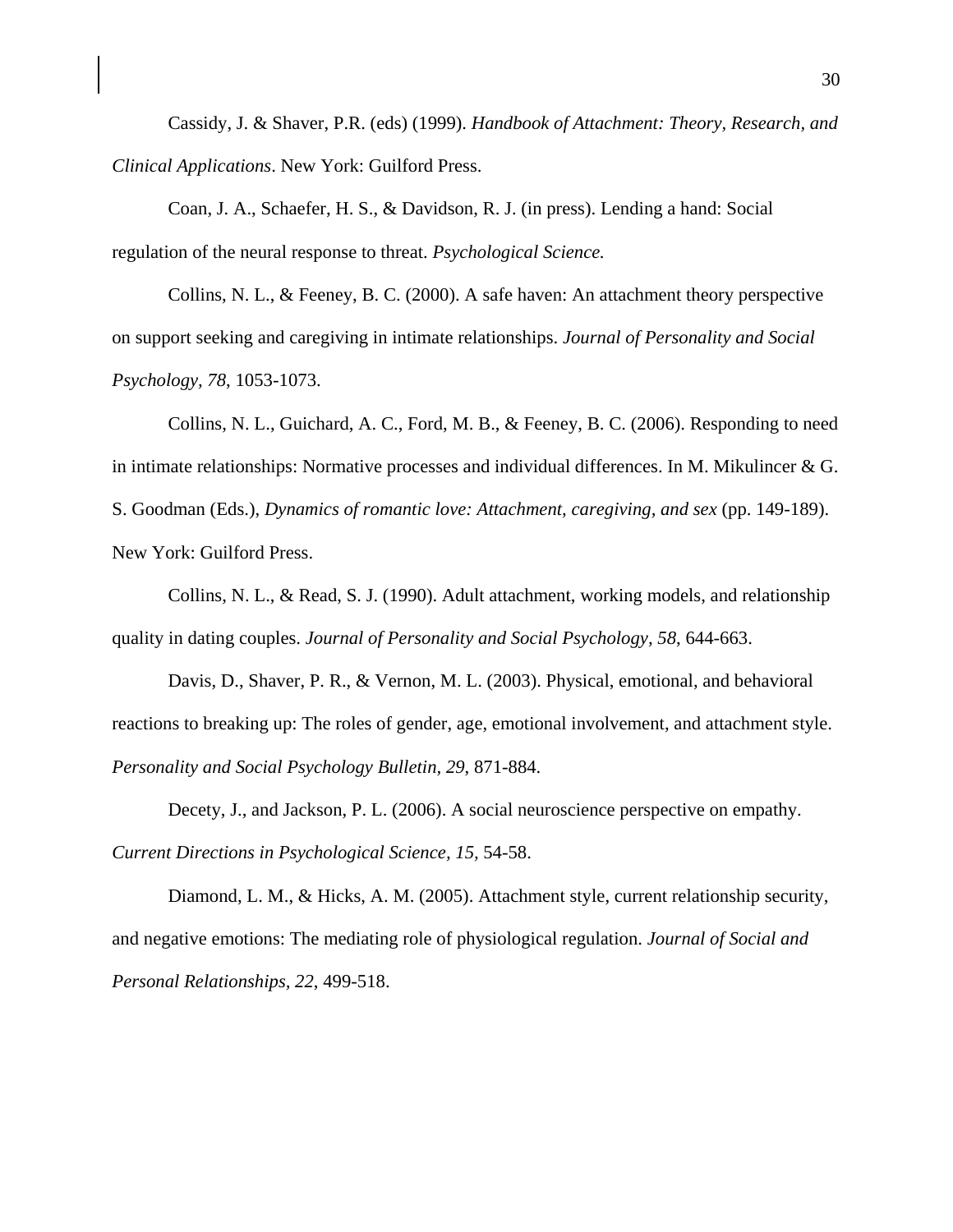Florian, V., & Mikulincer, M. (1998). Symbolic immortality and the management of the terror of death: The moderating role of attachment style. *Journal of Personality and Social Psychology, 74*, 725-734.

Fraley, R. C., & Shaver, P. R. (1997). Adult attachment and the suppression of unwanted thoughts. *Journal of Personality and Social Psychology, 73*, 1080-1091.

Fraley, R. C., & Shaver, P. R. (2000). Adult romantic attachment: Theoretical developments, emerging controversies, and unanswered questions. *Review of General Psychology, 4*, 132-154.

George, C., & Solomon, J. (1999). Attachment and caregiving: The caregiving behavioral system. In J. Cassidy & P. R. Shaver (Eds.), *Handbook of attachment: Theory, research, and clinical applications* (pp. 649-670). New York: Guilford Press.

Gillath, O., Bunge, S. A., Shaver, P. R., Wendelken, C., & Mikulincer, M. (2005). Attachment-style differences in the ability to suppress negative thoughts: Exploring the neural correlates. *Neuroimage*, *28,* 835-847.

Gillath, O., Shaver, P. R., & Mikulincer, M. (2005). An attachment-theoretical approach to compassion and altruism. In P. Gilbert (Ed.), *Compassion: Conceptualizations, research, and use in psychotherapy* (pp. 121-147). London: Brunner-Routledge.

Greenberg, J., Pyszczynski, T., & Solomon, S. (1997). Terror management theory of self-esteem and cultural worldviews: Empirical assessments and conceptual refinements. In M. P. Zanna (Ed.), *Advances in experimental social psychology* (Vol. 29, pp. 61-141). San Diego, CA: Academic Press.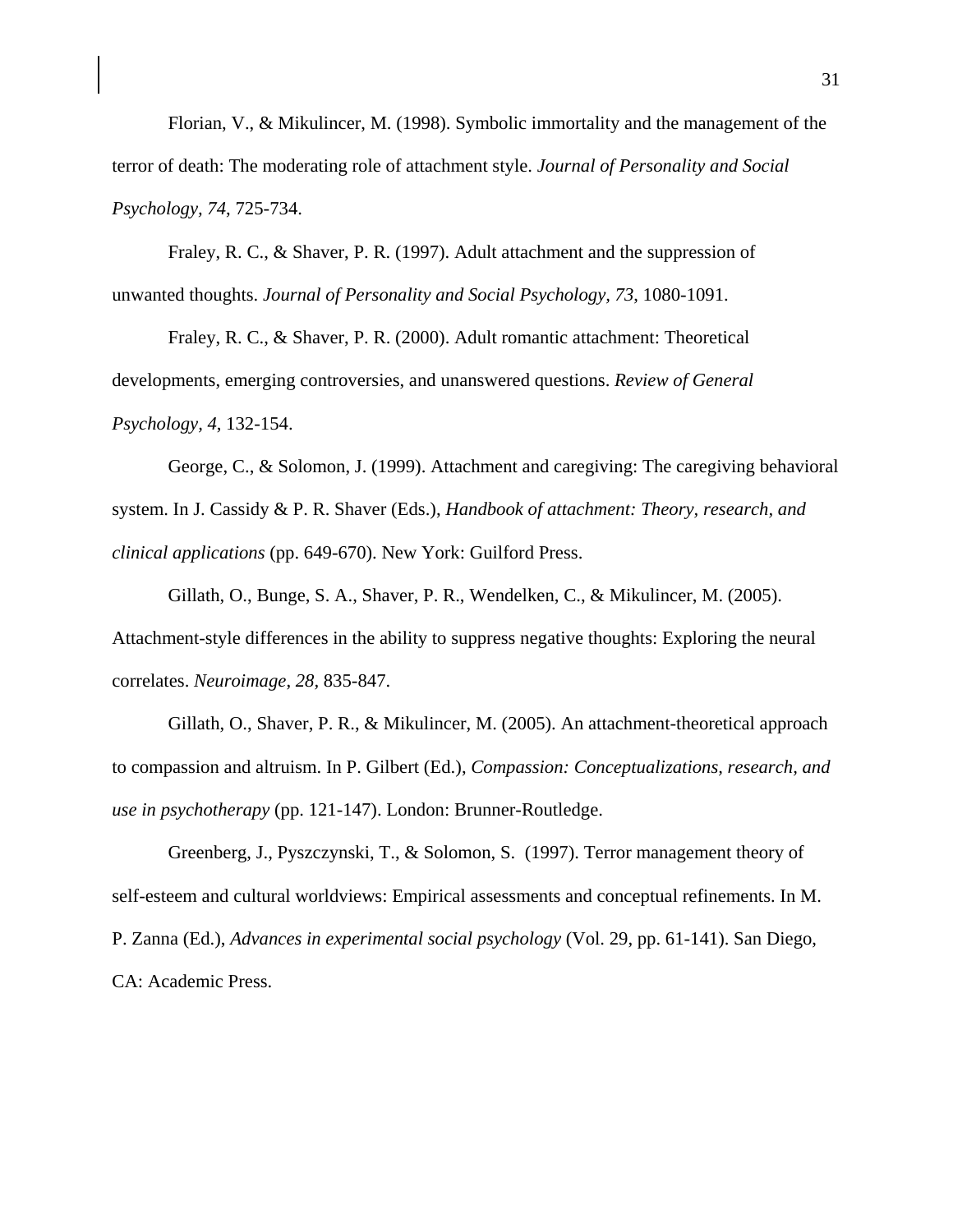Gross, J. J. (1999) Emotion and emotion regulation. In O. P. John & L. A. Pervin (Eds.),

*Handbook of personality: Theory and research* (2nd edition, pp. 525-552). New York: Guilford Press.

Guerrero, L. K. (1998). Attachment-style differences in the experience and expression of romantic jealousy. *Personal Relationships, 5*, 273-291.

Hazan, C., & Shaver, P. R. (1987). Romantic love conceptualized as an attachment process. *Journal of Personality and Social Psychology, 52*, 511-524.

Hesse, E. (1999). The Adult Attachment Interview: Historical and current perspectives. In J. Cassidy & P. R. Shaver (Eds.), *Handbook of attachment: Theory, research, and clinical applications* (pp. 395 - 433). New York: Guilford Press.

Hester, R. L., Murphy, K., Foxe, J. J., Foxe, D. M., Javitt, D. C., & Garavan, H. (2004). Predicting success: patterns of cortical activation and deactivation prior to response inhibition. *Journal Cognitive Neuroscience, 16*, 776– 785.

Jackson, P. L., Meltzoff, A. N., & Decety, J. (2005). How do we perceive the pain of others: A window into the neural processes involved in empathy. *Neuroimage, 24, 771-779.*

Kalisch, R., Wiech, K., Critchley, H. D., Seymour, B., O'Doherty, J. P.,

Oakley, D. A., Allen, P., & Dolan, R. J. (2005). Anxiety reduction through detachment: Subjective, physiological, and neural effects. *Journal of Cognitive Neuroscience, 17*, 874–883.

 Kestenbaum, R., Farber, E. A., & Sroufe, L. A. (1989). Individual differences in empathy among preschoolers: Relation to attachment history. In N. Eisenberg (Ed.), *Empathy and related emotional competence. New Directions for Child Development*, No. 44 (pp. 51-64). San Francisco, CA: Jossey-Bass.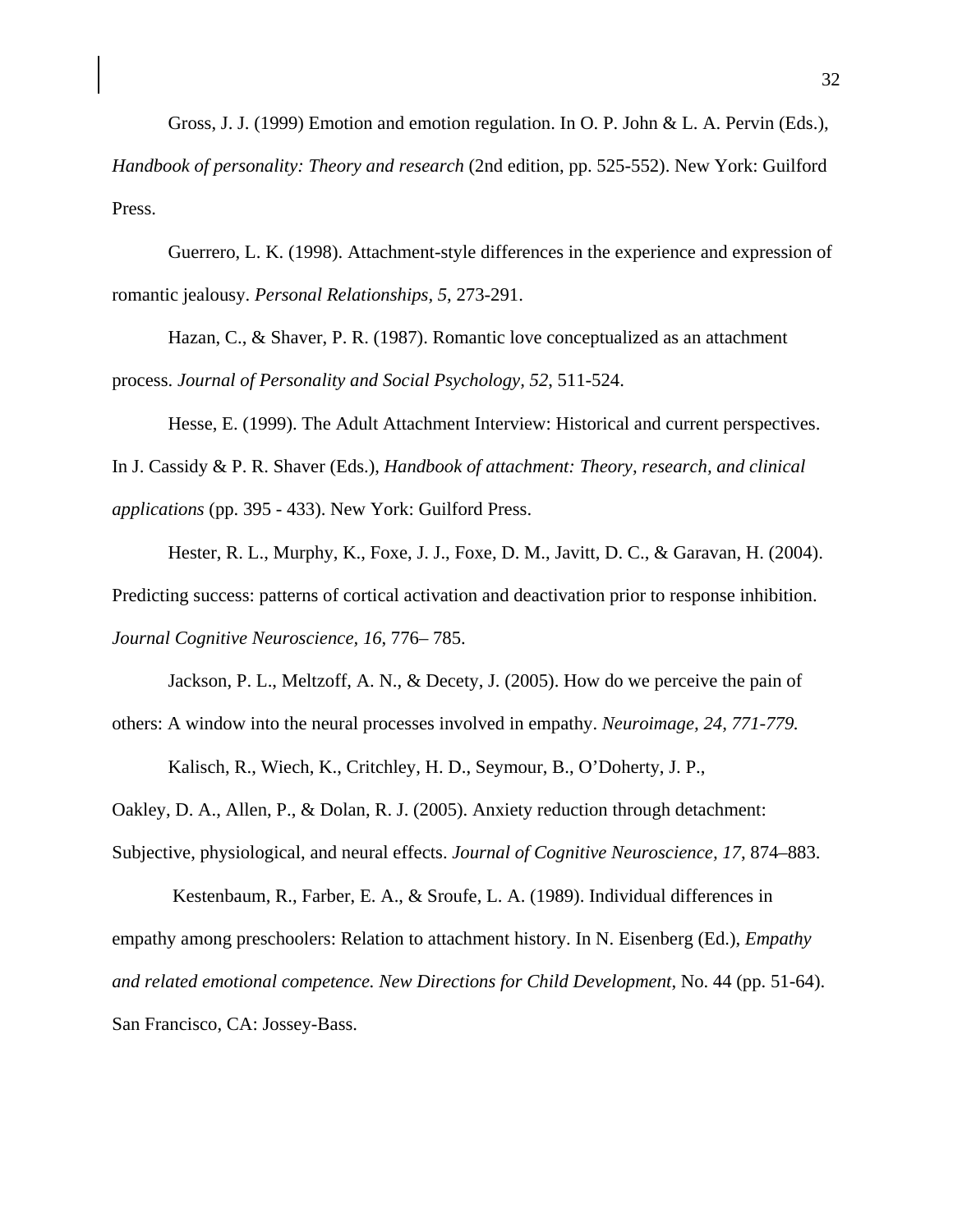Kunce, L. J., & Shaver, P. R. (1994). An attachment-theoretical approach to caregiving in romantic relationships. In K. Bartholomew & D. Perlman (Eds.), *Advances in personal relationships: Attachment processes in adulthood (*Vol. 5, pp. 205-237). London: Jessica Kingsley.

Laible, D. J., Carlo, G., & Raffaelli, M. (2000). The differential relations of parent and peer attachment to adolescent adjustment. *Journal of Youth and Adolescence, 29*, 45-59.

Lazarus, R. S., & Folkman, S. (1984). *Stress, appraisal, and coping*. New York: Springer.

Lehman, D. R., Ellard, J. H., & Wortman, C. B. (1986). Social support for the bereaved: Recipients' and providers' perspectives of what is helpful. *Journal of Consulting and Clinical Psychology, 54*, 438-446.

Le´vesque, J., Eugene, F., Joanette, Y., Paquette, V., Mensour, B., Beaudoin, G., Leroux, J. M., Bourgouin, P., & Beauregard, M. (2003). Neural circuitry underlying voluntary suppression of sadness. *Biological Psychiatry, 53,* 502–510.

Markiewicz, D., Doyle, A. B., & Brendgen, M. (2001). The quality of adolescents' friendships: Associations with mothers' interpersonal relationships, attachments to parents and friends, and prosocial behaviors. *Journal of Adolescence, 24*, 429-445.

Mazoyer, B., Zago, L., Mellet, E., Bricogne, S., Etard, O., Houde, O.,

Crivello, F., Joliot, M., Petit, L., & Tzourio-Mazoyer, N. (2001). Cortical networks for working memory and executive functions sustain the conscious resting state in man. *Brain Research Bulletin, 54*, 287-298.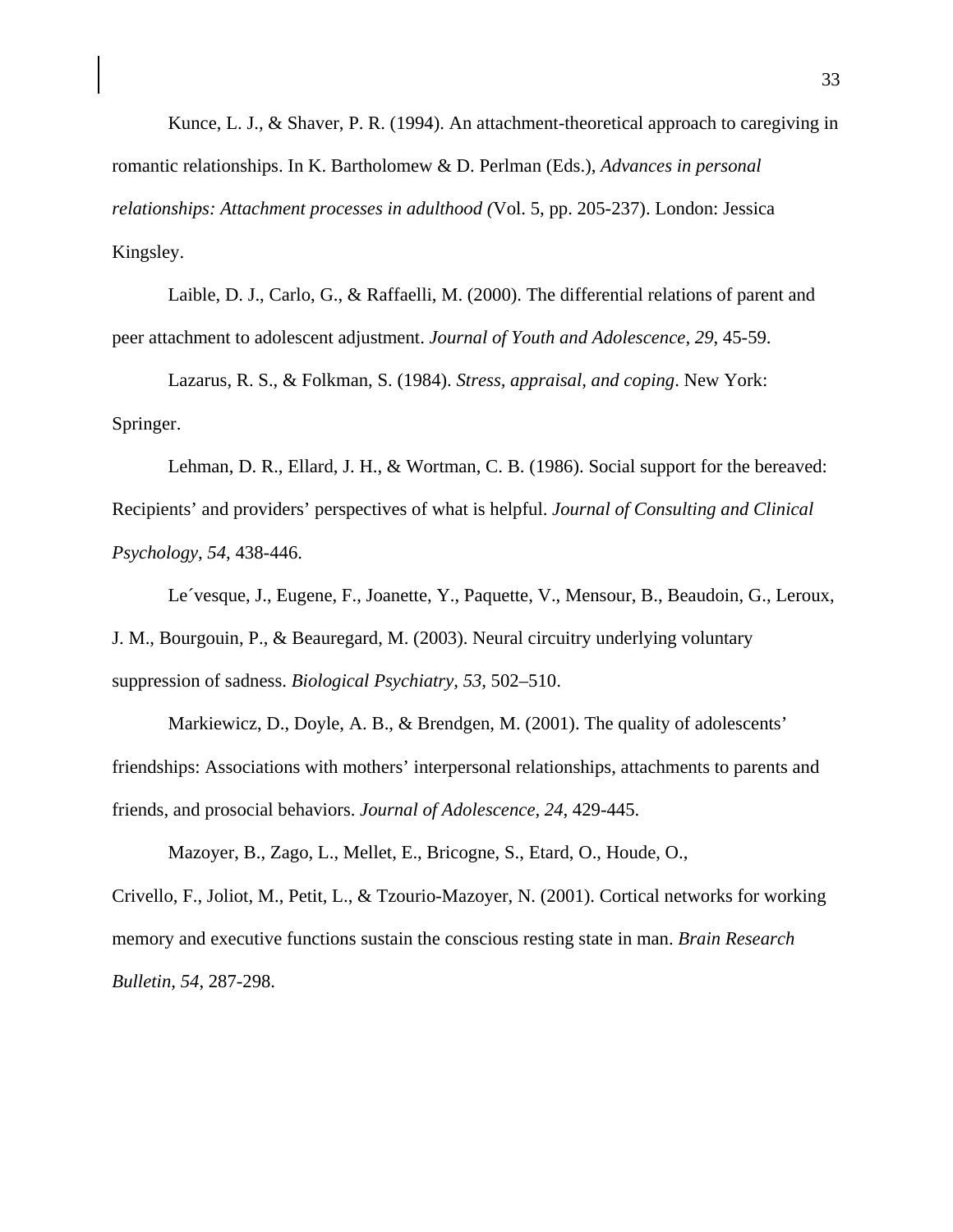Mikulincer, M. (1998b). Adult attachment style and individual differences in functional versus dysfunctional experiences of anger. *Journal of Personality and Social Psychology, 74*, 513-524.

Mikulincer, M., Dolev, T., & Shaver, P. R. (2004). Attachment-related strategies during thought suppression: Ironic rebounds and vulnerable self-representations. *Journal of Personality and Social Psychology, 87*, 940-956.

Mikulincer, M., & Florian, V. (2000). Exploring individual differences in reactions to mortality salience: Does attachment style regulate terror management mechanisms? *Journal of Personality and Social Psychology, 79*, 260-273.

Mikulincer, M., Florian, V., Birnbaum, G., & Malishkevich, S. (2002). The death-anxiety buffering function of close relationships: Exploring the effects of separation reminders on deaththought accessibility. *Personality and Social Psychology Bulletin, 28*, 287-299*.*

Mikulincer, M., Florian, V., & Tolmacz, R. (1990). Attachment styles and fear of personal death: A case study of affect regulation. *Journal of Personality and Social Psychology, 58*, 273-280.

Mikulincer, M., Gillath, O., Sapir-Lavid, Y., Yaakobi, E., Arias, K., Tal-Aloni, L., & Bor, G. (2003). Attachment theory and concern for others' welfare: Evidence that activation of the sense of secure base promotes endorsement of self-transcendence values. *Basic and Applied Social Psychology, 25*, 299-312.

Mikulincer, M., & Shaver, P. R. (2001). Attachment theory and intergroup bias: Evidence that priming the secure base schema attenuates negative reactions to out-groups. *Journal of Personality and Social Psychology, 81*, 97-115.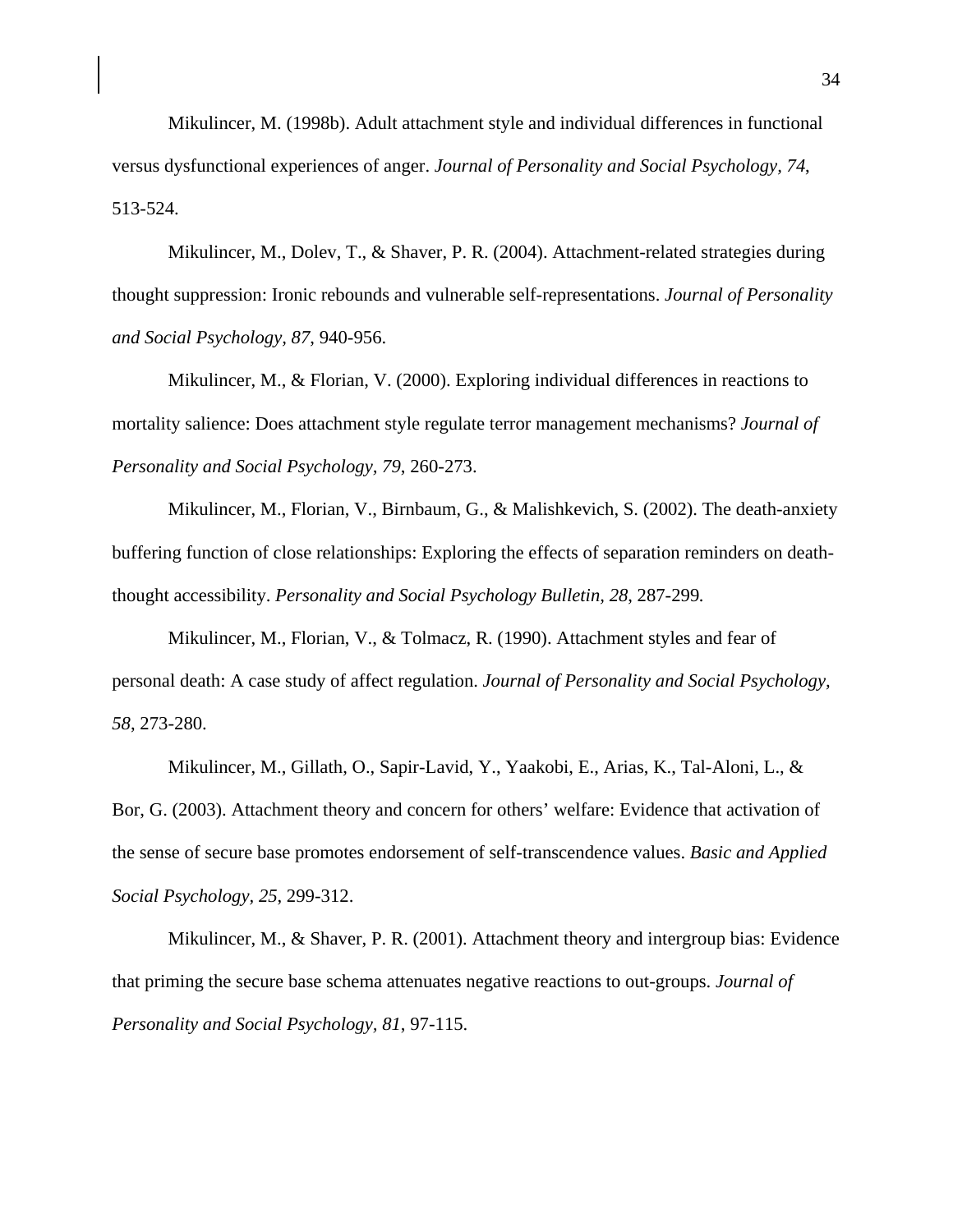Mikulincer, M., & Shaver, P. R. (2003). The attachment behavioral system in adulthood: Activation, psychodynamics, and interpersonal processes. In M. P. Zanna (Ed.), *Advances in experimental social psychology* (Vol. 35, pp. 53-152). New York: Academic Press.

Mikulincer, M., & Shaver, P. R. (2005). Mental representations of attachment security: Theoretical foundation for a positive social psychology. In M. W. Baldwin (Ed.), *Interpersonal cognition* (pp. 233-266). New York: Guilford Press.

Mikulincer, M., & Shaver, P. R. (in press). *Attachment patterns in adulthood: Structure, dynamics, and change*. New York: Guilford Press.

Mikulincer, M., Shaver, P. R., Gillath, O., & Nitzberg, R. A. (2005). Attachment, caregiving, and altruism: Boosting attachment security increases compassion and helping. *Journal of Personality and Social Psychology, 89,* 817-839.

Ochsner, K. N., Bunge, S. A., Gross, J. J., & Gabrieli, J. D. E. (2002). Rethinking feelings: An fMRI study of the cognitive regulation of emotion. *Journal of Cognitive Neuroscience, 14*, 1215-1229.

Ochsner, K. N. & Gross, J. J. (2005). The cognitive control of emotion. *Trends in Cognitive Sciences, 9*, 242-249.

Phan, K. L., Fitzgerald, D. A., Nathan, P. J., Moore, G. J., Uhde, T. W., & Tancer, M. E. (2005). Neural substrates for voluntary suppression of negative affect: A functional magnetic resonance imaging study. *Biological Psychiatry, 57*, 210-219.

Radecki-Bush, C., Farrell, A. D., & Bush, J. P. (1993). Predicting jealous responses: The influence of adult attachment and depression on threat appraisal. *Journal of Social and Personal Relationships, 10*, 569-588.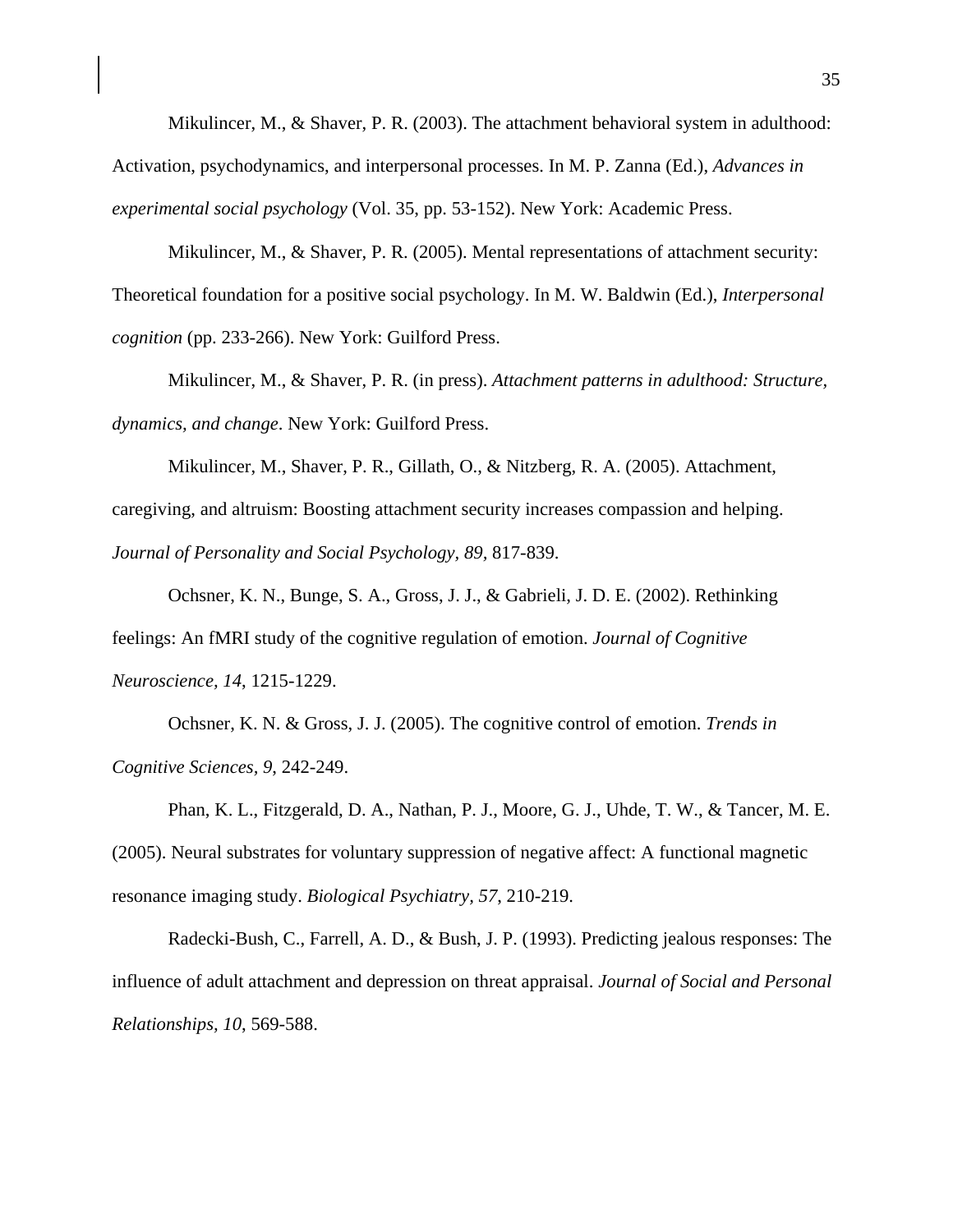Rholes, W. S., Simpson, J. A., & Orina, M. (1999). Attachment and anger in an anxietyprovoking situation. *Journal of Personality and Social Psychology, 76*, 940-957.

Ruby, P., & Decety, J. (2004). How would you feel versus how do you think she would feel? A neuroimaging study of perspective taking with social emotions. *Journal of Cognitive Neuroscience, 16*, 988-999.

Sharpsteen, D. J., & Kirkpatrick, L. A. (1997). Romantic jealousy and adult romantic attachment. *Journal of Personality and Social Psychology, 72*, 627-640.

Shaver, P. R., & Hazan, C. (1993). Adult romantic attachment: Theory and evidence. In D. Perlman & W. Jones (Eds.), *Advances in personal relationships* (Vol. 4, pp. 29-70). London: Jessica Kingsley.

Shaver, P. R., & Hazan, C. (1988). A biased overview of the study of love. *Journal of Social and Personal Relationships*, *5*, 473-501.

Shulman, G. L., Fiez, J. A., Corbetta, M., Buckner, R. L., Meizin, F. M.,

Raichle, M. E., & Petersen, S. E. (1997). Common blood flow changes across visual tasks: II. Decreases in cerebral cortex. *Journal of Cognitive Neuroscience, 9*, 648–663.

Simpson, J. A., Rholes, W. S., & Phillips, D. (1996). Conflict in close relationships: An attachment perspective. Journal of Personality and Social Psychology, 71, 899-914.

Singer, T, Seymour, B, O'Doherty, J, Kaube, H, Dolan, R. J., & Frith, C. D. (2004). Empathy for pain involves the affective but not sensory components of pain. *Science*, *303*, 1157-1162.

Sroufe, L. A., & Waters, E. (1977). Attachment as an organizational construct. *Child Development, 48*, 1184-1199.